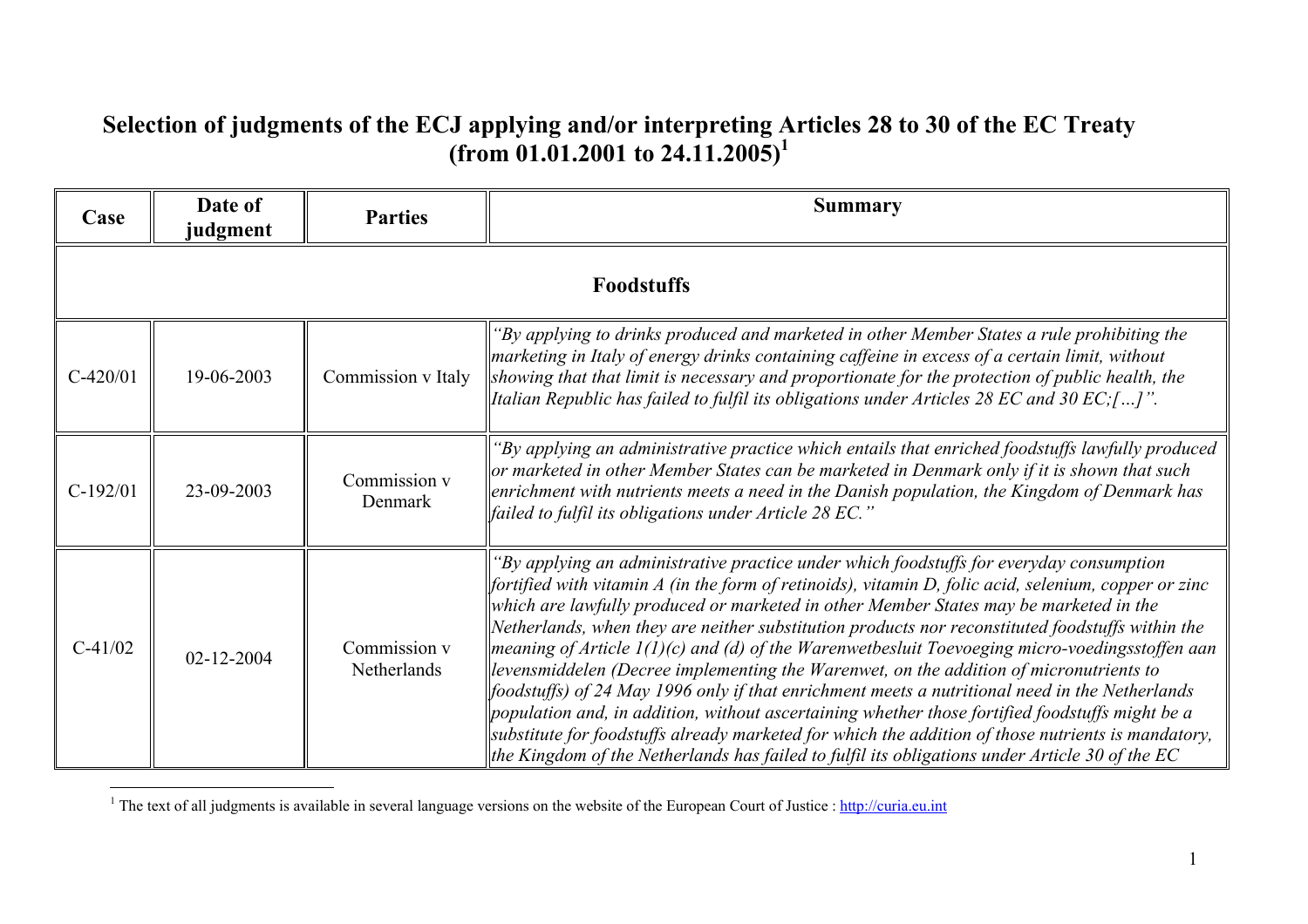|            |                                              |                                                                      | Treaty (now, after amendment, Article 28 EC)."                                                                                                                                                                                                                                                                                                                                                                                                                                                                                                                                                                                                                                                                                                                                                                                                                                                                                                                          |  |  |
|------------|----------------------------------------------|----------------------------------------------------------------------|-------------------------------------------------------------------------------------------------------------------------------------------------------------------------------------------------------------------------------------------------------------------------------------------------------------------------------------------------------------------------------------------------------------------------------------------------------------------------------------------------------------------------------------------------------------------------------------------------------------------------------------------------------------------------------------------------------------------------------------------------------------------------------------------------------------------------------------------------------------------------------------------------------------------------------------------------------------------------|--|--|
| $C-366/04$ | 24-11-2005                                   | Georg Schwarz v<br>Bürgermeister der<br>Landeshauptstadt<br>Salzburg | "It is not contrary to Articles 28 EC, 30 EC and Article 7 of Council Directive 93/43/EEC of 14<br>June 1993 on the hygiene of foodstuffs for a provision of national law, adopted before the entry<br>$\parallel$ into force of that directive, to prohibit the offer for sale from vending machines of sugar<br>confectionery or products made using sugar substitutes, without wrapping."                                                                                                                                                                                                                                                                                                                                                                                                                                                                                                                                                                            |  |  |
|            | <b>Authorisation procedures - Foodstuffs</b> |                                                                      |                                                                                                                                                                                                                                                                                                                                                                                                                                                                                                                                                                                                                                                                                                                                                                                                                                                                                                                                                                         |  |  |
| $C-270/02$ | 05-02-2004                                   | Commission v Italy                                                   | "By maintaining in force legislation which subjects the marketing of food products for sportsmen<br>$\alpha$ and women lawfully manufactured and marketed in other Member States to a requirement of<br>$\ $ applying for prior authorisation and of initiating a procedure for that purpose without having<br>shown that it is necessary and proportionate, the Italian Republic has failed to fulfil its<br>obligations under Articles 28 EC and 30 EC."                                                                                                                                                                                                                                                                                                                                                                                                                                                                                                              |  |  |
| $C-95/01$  | $05-02-2004$                                 | Greenham $+$ Abel                                                    | "Articles 28 EC and 30 EC must be interpreted as meaning that they do not preclude a Member<br>State from prohibiting the marketing without prior authorisation of foodstuffs lawfully<br>manufactured and marketed in another Member State, where nutrients such as vitamins or<br>$\vert$ minerals have been added thereto other than those whose use has been declared lawful in the first<br>Member State, provided that certain conditions are satisfied."<br><i>First, the prior authorisation procedure must be readily accessible and capable of being</i><br>completed within a reasonable time and, if it leads to a refusal, the decision of refusal must be<br>$\alpha$   open to challenge before the courts. Secondly, refusal to authorise marketing must be based on a<br>detailed assessment of the risk to public health, based on the most reliable scientific data<br>$\parallel$ available and the most recent results of international research." |  |  |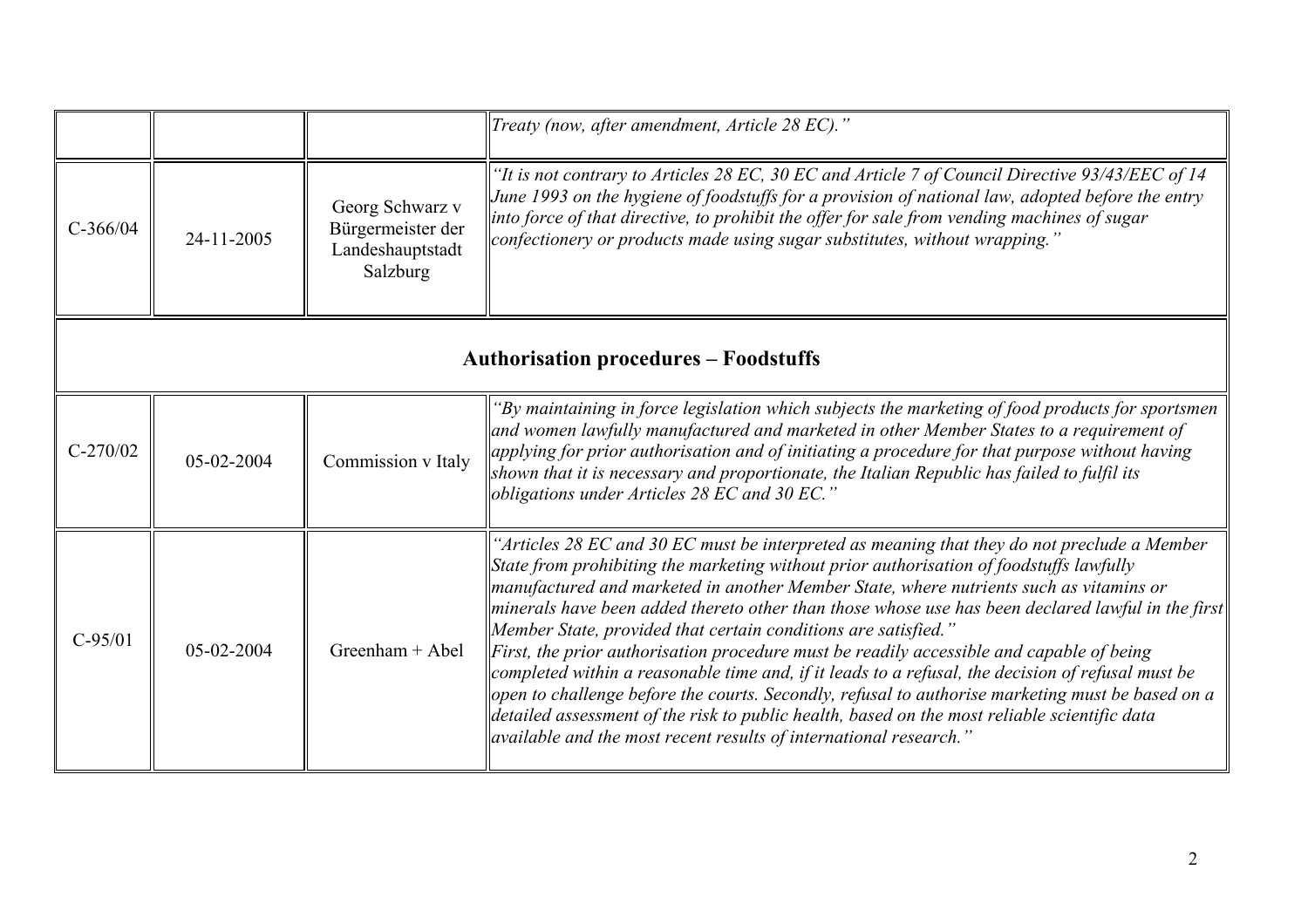| $C-24/00$  | 05-02-2004                                |                        | "By failing to provide for a simplified procedure for having included on the national list of<br>authorised nutrients those added to foodstuffs for daily consumption and foodstuffs intended for<br>$ $ particular nutritional uses which are lawfully manufactured and/or marketed in other Member<br>States, and by hindering the marketing in France of certain foodstuffs, such as food supplements<br>Commission v France   and dietary products containing the substances L-tartrate and L-carnitine, and confectionery and  <br>$\vert$ drinks to which certain nutrients have been added, without establishing that the marketing of such<br>$\parallel$ foodstuffs entails a real risk for public health, the French Republic has failed to fulfil its<br>obligations under Article 30 of the EC Treaty (now, after amendment, Article 28 EC)."                                                                                                                                                                                                                                                                                                                                                                                                                                                                                                                                                                                                                                                                                                                                                                                                                                                                                                                                                                                                                           |  |  |
|------------|-------------------------------------------|------------------------|-------------------------------------------------------------------------------------------------------------------------------------------------------------------------------------------------------------------------------------------------------------------------------------------------------------------------------------------------------------------------------------------------------------------------------------------------------------------------------------------------------------------------------------------------------------------------------------------------------------------------------------------------------------------------------------------------------------------------------------------------------------------------------------------------------------------------------------------------------------------------------------------------------------------------------------------------------------------------------------------------------------------------------------------------------------------------------------------------------------------------------------------------------------------------------------------------------------------------------------------------------------------------------------------------------------------------------------------------------------------------------------------------------------------------------------------------------------------------------------------------------------------------------------------------------------------------------------------------------------------------------------------------------------------------------------------------------------------------------------------------------------------------------------------------------------------------------------------------------------------------------------|--|--|
|            | Authorisation procedures – Other products |                        |                                                                                                                                                                                                                                                                                                                                                                                                                                                                                                                                                                                                                                                                                                                                                                                                                                                                                                                                                                                                                                                                                                                                                                                                                                                                                                                                                                                                                                                                                                                                                                                                                                                                                                                                                                                                                                                                                     |  |  |
| $C-390/99$ | 22-01-2002                                | Canal Satélite Digital | '1. National legislation which makes the marketing of apparatus, equipment, decoders or digital<br>transmission and reception systems for television signals by satellite and the provision of related<br>services by operators of conditional-access services subject to a prior authorisation procedure<br>restricts both the free movement of goods and the freedom to provide services. Therefore, in order<br>$\parallel$ to be justified with regard to those fundamental freedoms, such legislation must pursue a public-<br>$\parallel$ interest objective recognised by Community law and comply with the principle of proportionality;<br>that is to say, it must be appropriate to ensure achievement of the aim pursued and not go beyond<br>what is necessary in order to achieve it.<br>$\ 2.$ In determining whether national legislation such as that at issue in the main proceedings<br>complies with the principle of proportionality, the referring court must take into account the<br>$\left $ following considerations in particular: $\overline{\ }$ -for a prior administrative authorisation scheme to be<br>  justified even though it derogates from those fundamental freedoms, it must, in any event, be<br>based on objective, non-discriminatory criteria which are known in advance, in such a way as to<br>circumscribe the exercise of the national authorities' discretion, so that it is not used arbitrarily; -<br>$\ $ a measure introduced by a Member State cannot be regarded as necessary to achieve the aim<br>$ $ pursued if it essentially duplicates controls which have already been carried out in the context of<br>other procedures, either in the same State or in another Member State; - a prior authorisation<br>$\parallel$ procedure will be necessary only where subsequent control must be regarded as being too late to |  |  |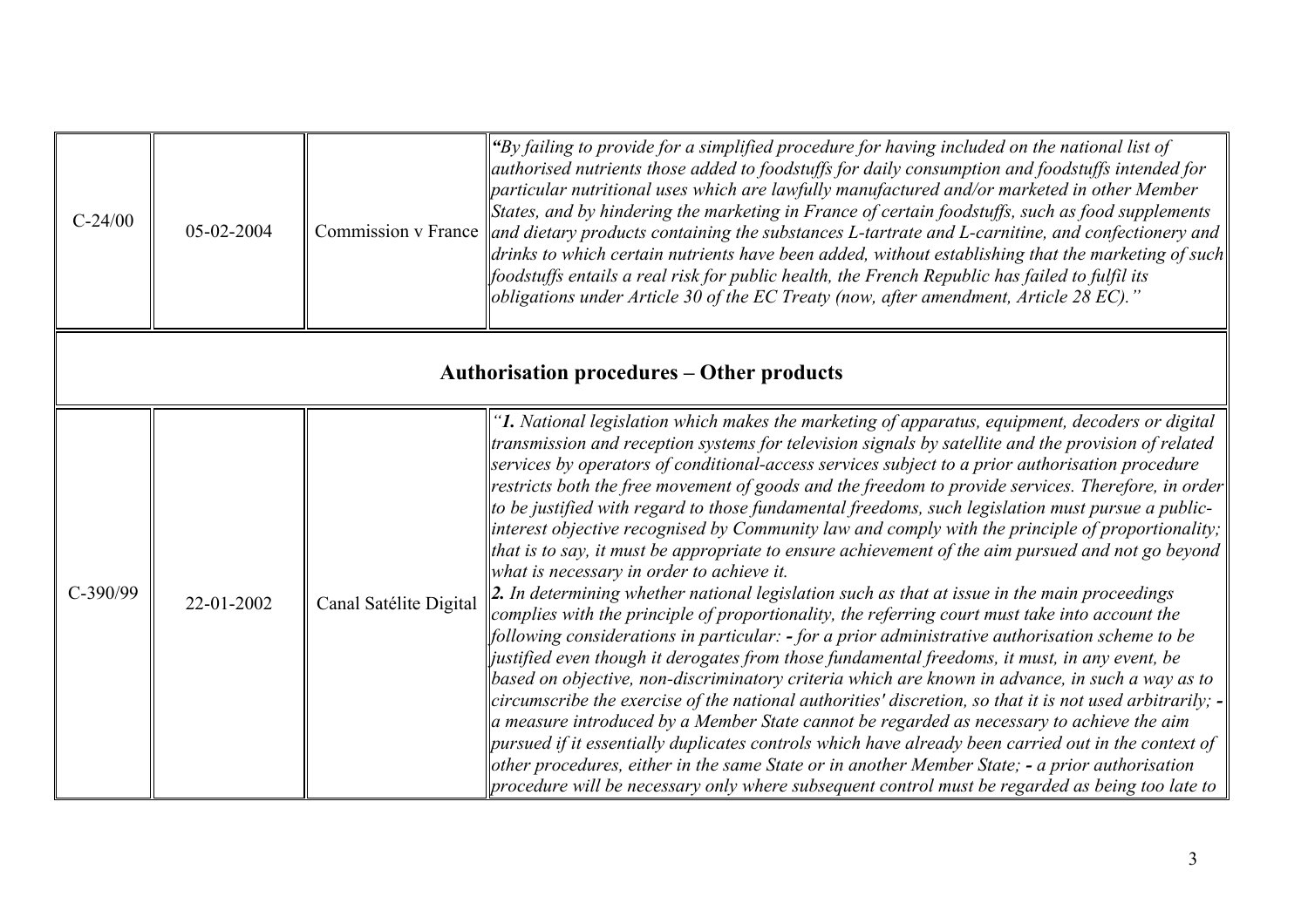|                             |            |              | be genuinely effective and to enable it to achieve the aim pursued; $\text{-}$ a prior authorisation<br>$ procedure$ does not comply with the fundamental principles of the free movement of goods and the<br>freedom to provide services if, on account of its duration and the disproportionate costs to which<br>it gives rise, it is such as to deter the operators concerned from pursuing their business plan. 3.<br>National legislation which requires operators of conditional-access services to enter the<br>equipment, decoders or systems for the digital transmission and reception of television signals by<br>satellite which they propose to market in a register and to obtain prior certification for those<br>products before being able to market them constitutes a technical regulation within the meaning<br>of Article 1, point 9, of Council Directive 83/189/EEC of 28 March 1983 laying down a<br>procedure for the provision of information in the field of technical standards and regulations, as<br>amended and updated by Directive $94/10$ /EC of the European Parliament and of the Council of<br>23 March 1994."                                                                                                                                                                                                                                                                                                                                                                                                                                                                                                                                                                                                                                                                                                                                                                |
|-----------------------------|------------|--------------|---------------------------------------------------------------------------------------------------------------------------------------------------------------------------------------------------------------------------------------------------------------------------------------------------------------------------------------------------------------------------------------------------------------------------------------------------------------------------------------------------------------------------------------------------------------------------------------------------------------------------------------------------------------------------------------------------------------------------------------------------------------------------------------------------------------------------------------------------------------------------------------------------------------------------------------------------------------------------------------------------------------------------------------------------------------------------------------------------------------------------------------------------------------------------------------------------------------------------------------------------------------------------------------------------------------------------------------------------------------------------------------------------------------------------------------------------------------------------------------------------------------------------------------------------------------------------------------------------------------------------------------------------------------------------------------------------------------------------------------------------------------------------------------------------------------------------------------------------------------------------------------------------------------------|
| $C-429/00 \&$<br>$C-388/00$ | 20-06-2002 | RadioSistemi | "1) Article 28 EC precludes legislation and national administrative practice which - in the<br>context of a system where matters concerning conformity assessment procedures for the purposes<br>of placing radio equipment on the market and putting such equipment into service have been<br>delegated to the administrative authorities, to be decided at their discretion - prevents economic<br>operators from importing, marketing or holding in stock, with a view to selling, radio equipment<br>that has not undergone national type-approval, and which does not admit other forms of<br>evidence, equally reliable but less burdensome to obtain, to prove that such equipment is in<br>conformity with requirements concerning the proper use of the radio frequencies authorised<br>under national law. $()$ 3) The term measure within the meaning of Article 1 of Decision No<br>$ 3052/95/EC$ of the European Parliament and of the Council of 13 December 1995 establishing a<br>procedure for the exchange of information on national measures derogating from the principle of<br>the free movement of goods within the Community includes any measures, other than judicial<br>decisions, taken by a Member State having the effect of restricting the free movement of goods<br>lawfully produced or marketed in another Member State. Where the administrative authorities,<br>having seized a particular model or a particular type of product which is lawfully marketed in<br>another Member State, continue to withhold that model or product after a check has been carried<br>out by the public authorities responsible for technical checks to ascertain that the product in<br>question is in conformity with both national and Community legislation, that is a measure which<br>$\vert$ must be notified to the Commission within the meaning of that provision. (4) Where national |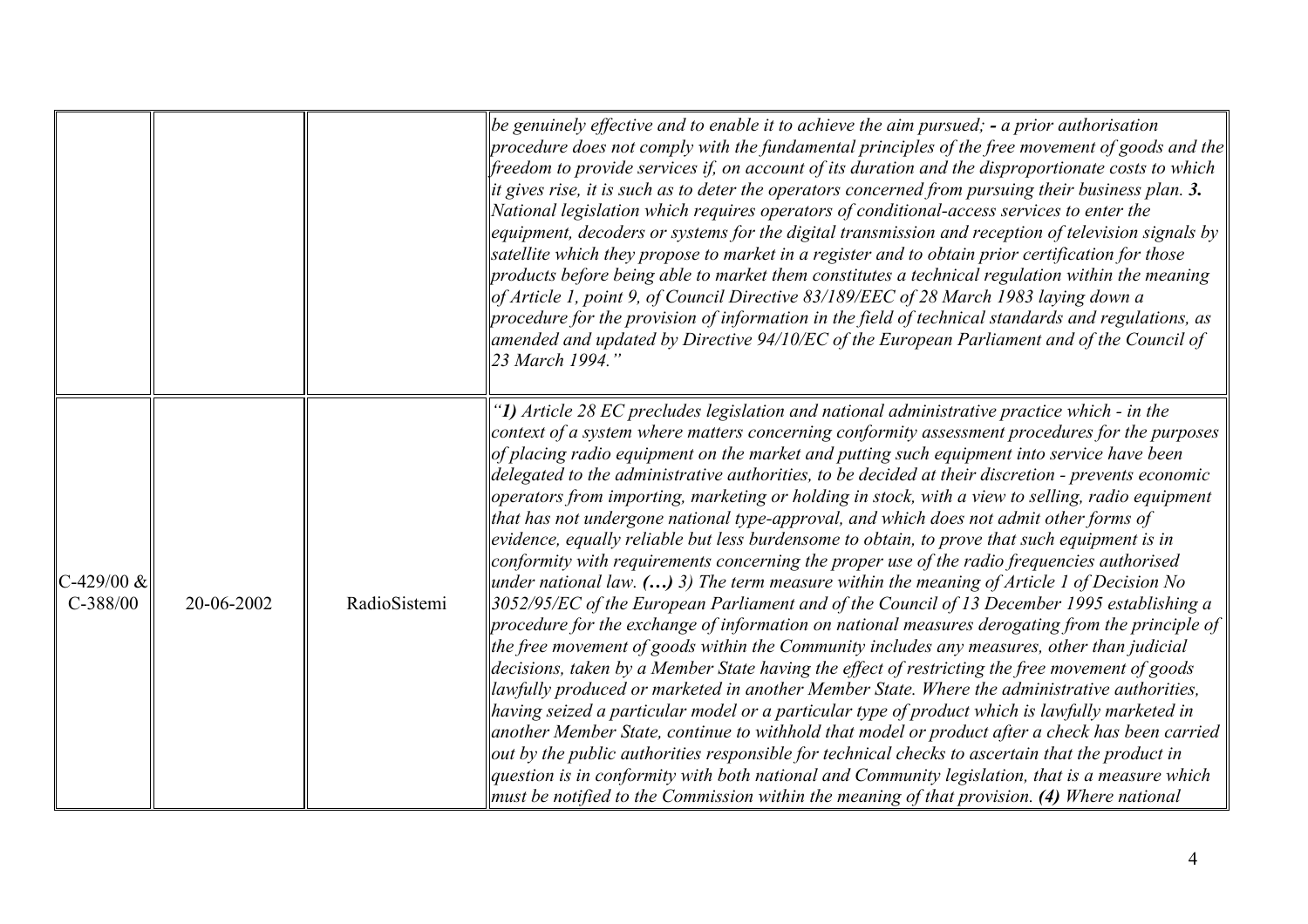|            |            |                          | provisions have been recognised as being contrary to Community law, the imposition of fines or<br>other coercive measures for infringements of those provisions is also incompatible with<br>Community law."                                                                                                                                                                                                                                                                                                                                                                                                                                                                                                                                                                                                                                                                  |
|------------|------------|--------------------------|-------------------------------------------------------------------------------------------------------------------------------------------------------------------------------------------------------------------------------------------------------------------------------------------------------------------------------------------------------------------------------------------------------------------------------------------------------------------------------------------------------------------------------------------------------------------------------------------------------------------------------------------------------------------------------------------------------------------------------------------------------------------------------------------------------------------------------------------------------------------------------|
| $C-455/01$ | 16-10-2003 | Commission v Italy       | "By keeping in force legislation under which products in respect of which there has not yet been<br>full harmonisation, intended for use on merchant vessels flying the Italian flag, may be marketed<br>only if a certificate of conformity has been issued by a national body - so that in some cases the<br>right to market the products is enjoyed only by the grantee of the certificate - and by not<br>recognising the validity of tests carried out in accordance with international standards by bodies<br>recognised in the other Member States, even where the relevant information is made available to<br>the competent authority and it is clear from the certificates that the equipment guarantees a<br>degree of safety equivalent to that required for Italian products, the Italian Republic has failed to<br>fulfil its obligations under Article 28 EC.' |
| $C-387/99$ | 29-04-2004 | Commission v.<br>Germany | "By automatically classifying as medicinal products vitamin preparations lawfully manufactured<br>or marketed as food supplements in the other Member States in the case where they contain three<br>times more vitamins, other than vitamins A and D, than the daily amount recommended by the<br>Deutsche Gesellschaft für Ernährung (German Food Association), the Federal Republic of<br>Germany has failed to fulfil its obligations under Article 30 of the EC Treaty (now, after<br>amendment, Article 28 EC)."                                                                                                                                                                                                                                                                                                                                                        |
| $C-443/02$ | 15-07-2004 | Schreiber                | "The fact that a Member State requires prior authorisation for the marketing of blocks of red<br>cedar wood having natural anti-moth properties, which have been lawfully placed on the market<br>in another Member State in which there is no requirement of authorisation or registration,<br>constitutes a measure having equivalent effect contrary to Article 28 EC, which may nevertheless<br>be regarded as justified on grounds of the protection of public health under Article 30 EC."                                                                                                                                                                                                                                                                                                                                                                              |
| $C-212/03$ | 26-05-2005 | Commission v France      | The Court declares that, by applying:<br>$\mathbf{i}$ ) " a prior authorisation procedure to personal imports, not effected by personal transport, of<br>medicinal products lawfully prescribed in France and authorised under Council Directive<br>$65/65/EEC$ of 26 January 1965 on the approximation of provisions laid down by law, regulation                                                                                                                                                                                                                                                                                                                                                                                                                                                                                                                            |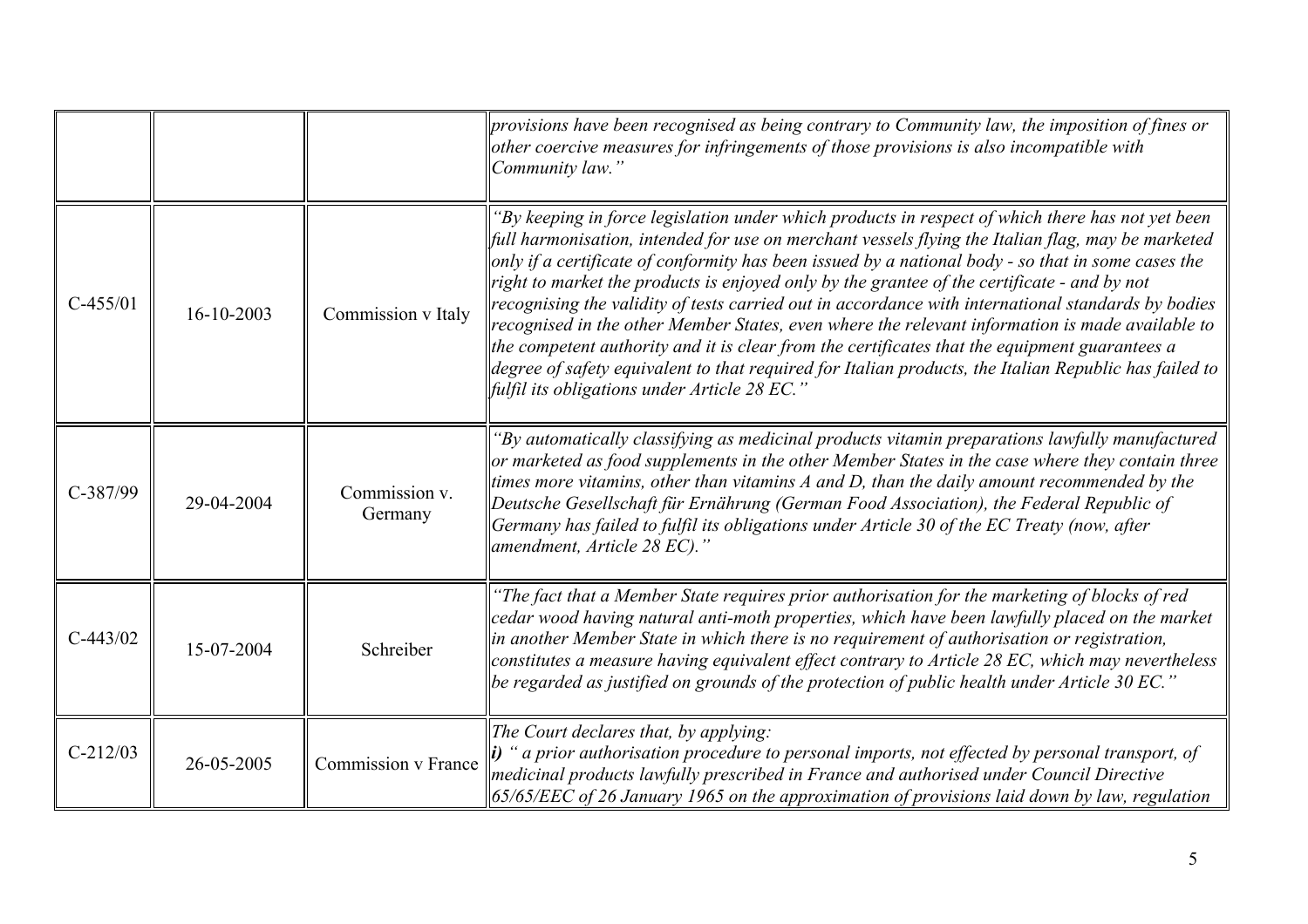|                             |              |                          | or administrative action relating to proprietary medicinal products, as amended by Council<br>Directive 93/39/EEC of 14 June 1993, both in France and in the Member State where they are<br>$ purehased; "ii)$ " a prior authorisation procedure to personal imports, not effected by personal<br>transport, of homeopathic medicinal products lawfully prescribed in France and registered in a<br>Member State pursuant to Council Directive 92/73/EEC of 22 September 1992 widening the<br>scope of Directives 65/65/EEC and 75/319/EEC on the approximation of provisions laid down by<br>law, regulation or administrative action relating to medicinal products and laying down                                                                                 |  |
|-----------------------------|--------------|--------------------------|-----------------------------------------------------------------------------------------------------------------------------------------------------------------------------------------------------------------------------------------------------------------------------------------------------------------------------------------------------------------------------------------------------------------------------------------------------------------------------------------------------------------------------------------------------------------------------------------------------------------------------------------------------------------------------------------------------------------------------------------------------------------------|--|
|                             |              |                          | additional provisions on homeopathic medicinal products; and" <b>iii)</b> " a disproportionate prior<br>authorisation procedure to personal imports, not effected by personal transport, of medicinal<br>products lawfully prescribed in France and not authorised in that Member State but only in the<br>Member State where they are purchased,<br>the French Republic has failed to fulfil its obligations under Article 28 EC."                                                                                                                                                                                                                                                                                                                                   |  |
| $C-432/03$                  | $10-11-2005$ | Commission v<br>Portugal | "By failing to take account of approval certificates issued by other Member States in a procedure,<br>under Article 17 of the General Law on Urban Construction, adopted by Decree-Law No 38/382<br>of 7 August 1951, for approval of polyethylene pipes imported from those other Member States,<br>and by not informing the Commission of such a measure, the Portuguese Republic has failed to<br>fulfil its obligations under Articles 28 EC and 30 EC and under Articles 1 and $4(2)$ of Decision<br>No 3052/95/EC of the European Parliament and of the Council of 13 December 1995 establishing<br>$ a\> procedure$ for the exchange of information on national measures derogating from the principle<br>of the free movement of goods within the Community." |  |
| Decision 3052/95/EC         |              |                          |                                                                                                                                                                                                                                                                                                                                                                                                                                                                                                                                                                                                                                                                                                                                                                       |  |
| $C-429/00 \&$<br>$C-388/00$ | 20-06-2002   | RadioSistemi             | "1) Article 28 EC precludes legislation and national administrative practice which - in the<br>context of a system where matters concerning conformity assessment procedures for the purposes<br>of placing radio equipment on the market and putting such equipment into service have been<br>delegated to the administrative authorities, to be decided at their discretion - prevents economic<br>operators from importing, marketing or holding in stock, with a view to selling, radio equipment<br>that has not undergone national type-approval, and which does not admit other forms of                                                                                                                                                                       |  |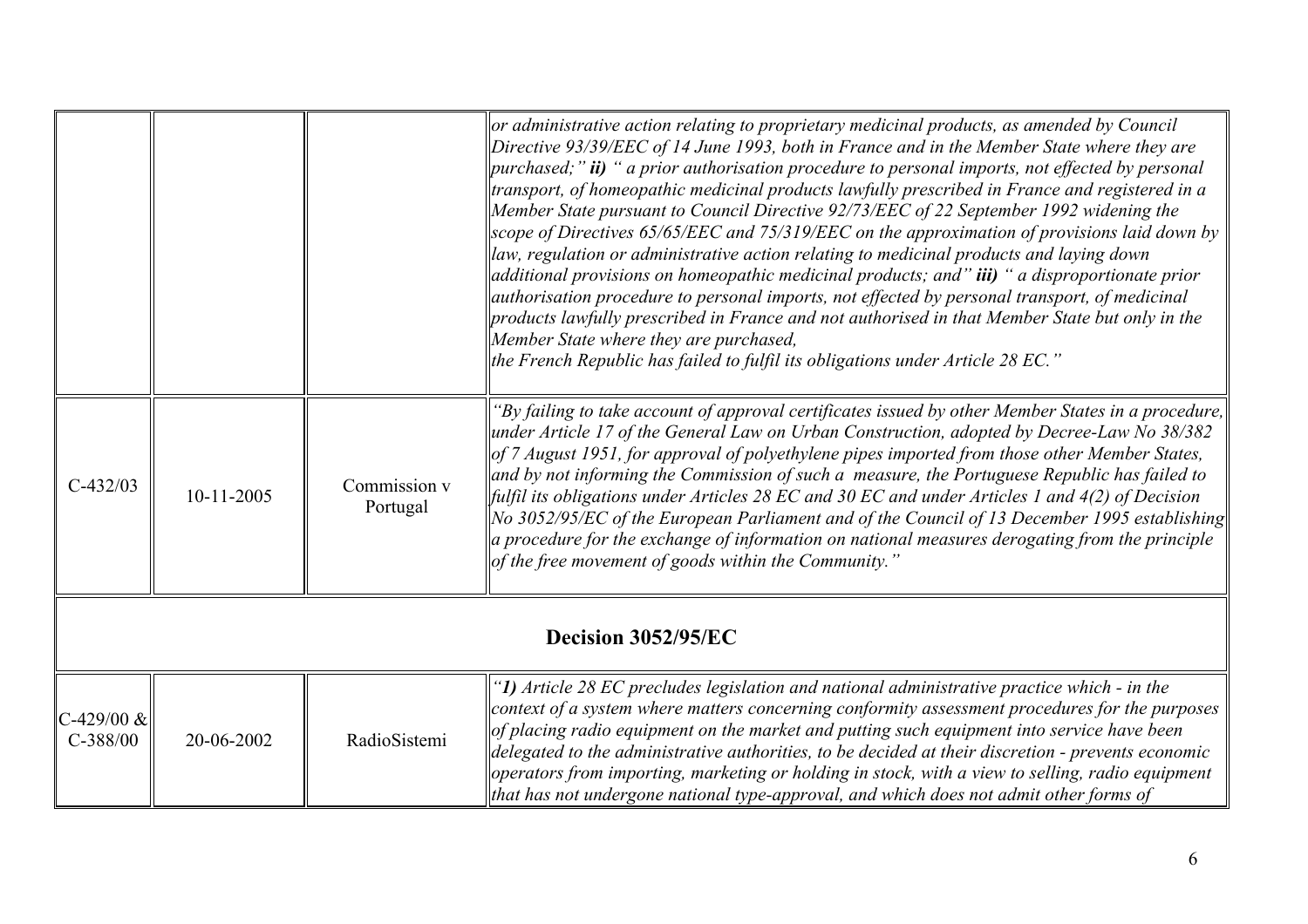|            |              |                          | evidence, equally reliable but less burdensome to obtain, to prove that such equipment is in<br>conformity with requirements concerning the proper use of the radio frequencies authorised<br>under national law. $()$ 3) The term measure within the meaning of Article 1 of Decision No<br>$\parallel$ 3052/95/EC of the European Parliament and of the Council of 13 December 1995 establishing a<br>$\parallel$ procedure for the exchange of information on national measures derogating from the principle of<br>the free movement of goods within the Community includes any measures, other than judicial<br>decisions, taken by a Member State having the effect of restricting the free movement of goods<br>  lawfully produced or marketed in another Member State. Where the administrative authorities,<br>$\parallel$ having seized a particular model or a particular type of product which is lawfully marketed in<br>another Member State, continue to withhold that model or product after a check has been carried<br>$\parallel$ out by the public authorities responsible for technical checks to ascertain that the product in<br>$\alpha$ question is in conformity with both national and Community legislation, that is a measure which<br>must be notified to the Commission within the meaning of that provision. $(4)$ Where national<br>$\parallel$ provisions have been recognised as being contrary to Community law, the imposition of fines or<br>other coercive measures for infringements of those provisions is also incompatible with<br>Community law." |
|------------|--------------|--------------------------|------------------------------------------------------------------------------------------------------------------------------------------------------------------------------------------------------------------------------------------------------------------------------------------------------------------------------------------------------------------------------------------------------------------------------------------------------------------------------------------------------------------------------------------------------------------------------------------------------------------------------------------------------------------------------------------------------------------------------------------------------------------------------------------------------------------------------------------------------------------------------------------------------------------------------------------------------------------------------------------------------------------------------------------------------------------------------------------------------------------------------------------------------------------------------------------------------------------------------------------------------------------------------------------------------------------------------------------------------------------------------------------------------------------------------------------------------------------------------------------------------------------------------------------------------------------------------------------------|
| $C-432/03$ | $10-11-2005$ | Commission v<br>Portugal | "By failing to take account of approval certificates issued by other Member States in a procedure,<br>under Article 17 of the General Law on Urban Construction, adopted by Decree-Law No 38/382<br>$\log$ 7 August 1951, for approval of polyethylene pipes imported from those other Member States,<br>and by not informing the Commission of such a measure, the Portuguese Republic has failed to<br>  fulfil its obligations under Articles 28 EC and 30 EC and under Articles 1 and $4(2)$ of Decision<br>No 3052/95/EC of the European Parliament and of the Council of 13 December 1995 establishing<br>$\ $ a procedure for the exchange of information on national measures derogating from the principle<br>of the free movement of goods within the Community."                                                                                                                                                                                                                                                                                                                                                                                                                                                                                                                                                                                                                                                                                                                                                                                                                    |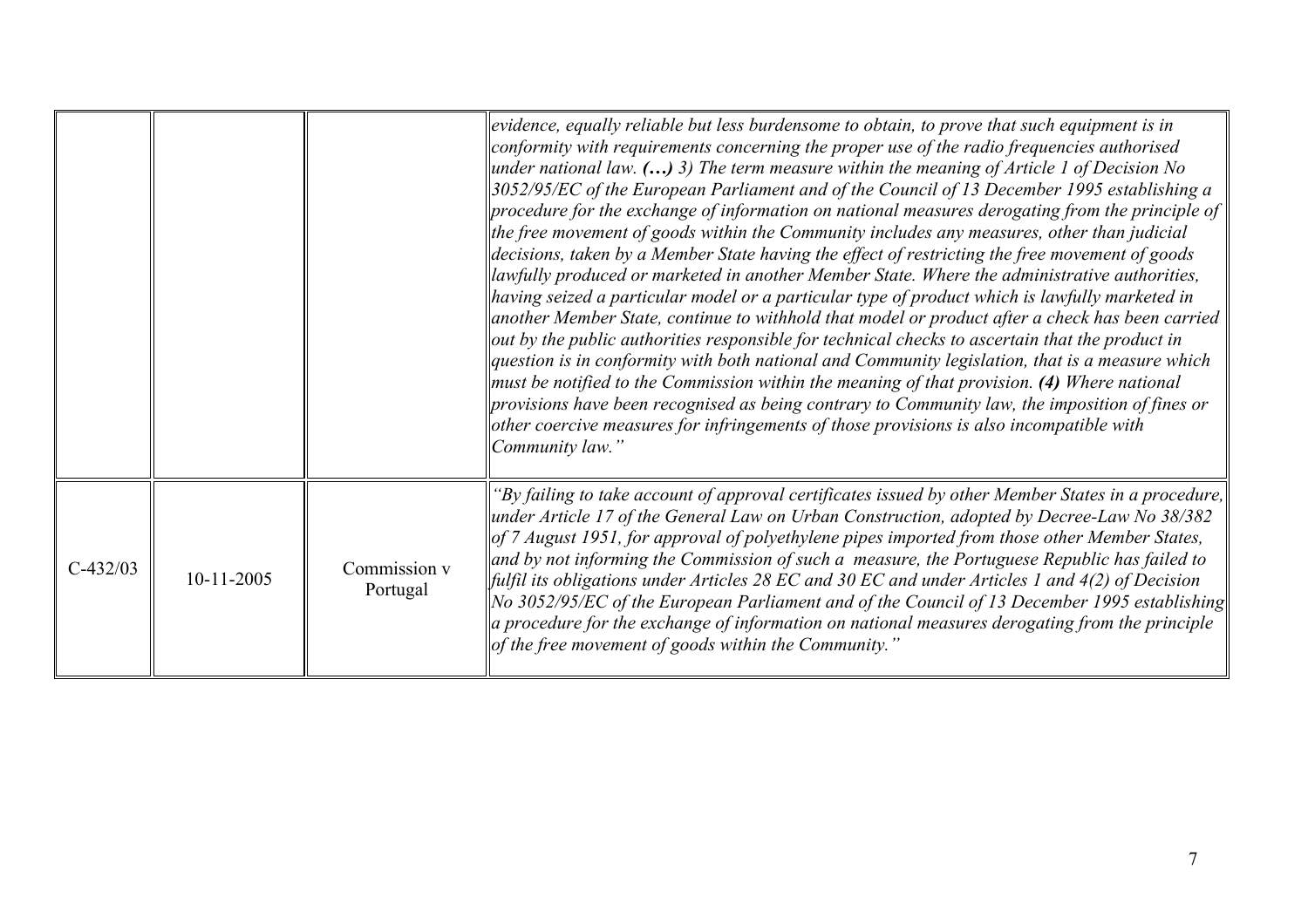|            | "Strawberry" Regulation                |                                             |                                                                                                                                                                                                                                                                                                                                                                                                                                                                                                                                                                                                                                                                                                                                                                                                                                                                                          |  |
|------------|----------------------------------------|---------------------------------------------|------------------------------------------------------------------------------------------------------------------------------------------------------------------------------------------------------------------------------------------------------------------------------------------------------------------------------------------------------------------------------------------------------------------------------------------------------------------------------------------------------------------------------------------------------------------------------------------------------------------------------------------------------------------------------------------------------------------------------------------------------------------------------------------------------------------------------------------------------------------------------------------|--|
| $C-112/00$ | 12-06-2003                             | Schmidberger                                | "The fact that the authorities of a Member State did not ban a demonstration in circumstances<br>such as those of the main case is not incompatible with Articles 30 and 34 of the EC Treaty (now,<br>after amendment, Articles 28 EC and 29 EC), read together with Article 5 of the EC Treaty (now<br><i>Article 10 EC).</i> "                                                                                                                                                                                                                                                                                                                                                                                                                                                                                                                                                         |  |
|            | Selling arrangements ("Keck" case law) |                                             |                                                                                                                                                                                                                                                                                                                                                                                                                                                                                                                                                                                                                                                                                                                                                                                                                                                                                          |  |
| $C-405/98$ | 08-03-2001                             | Gourmet International<br>Products           | "Articles 30 and 36 of the EC Treaty (now, after amendment, Articles $28$ EC and 30 EC) and<br>Articles 56 and 59 of the EC Treaty (now, after amendment, Articles 46 EC and 49 EC) do not<br>preclude a prohibition on the advertising of alcoholic beverages such as that laid down in Article<br>2 of Lagen 1978:763 med vissa bestämmelser om marknadsföring av alkoholdrycker (Swedish<br>Law laying down provisions on the Marketing of Alcoholic Beverages), as amended, unless it is<br>apparent that, in the circumstances of law and of fact which characterise the situation in the<br>Member State concerned, the protection of public health against the harmful effects of alcohol<br>can be ensured by measures having less effect on intra-Community trade.'                                                                                                             |  |
| $C-159/00$ | 06-06-2002                             | Sapod Audic v. Eco-<br><b>Emballages SA</b> | "[] 6. If the national court were to interpret a provision such as the second paragraph of<br>Article 4 of Decree No 92-377 as not requiring a mark or label to be applied but as imposing only<br>a general obligation to identify the packaging collected for disposal by an approved undertaking,<br>that provision may be regarded as a selling arrangement. It is for the national court to verify<br>whether the relevant conditions under the case-law of the Court for exempting such an obligation<br>from the scope of application of Article 30 of the EC Treaty (now, after amendment, Article 28<br>$ EC $ are met, namely that the provision at issue applies to all relevant traders operating within<br>the national territory and that it affects in the same manner, in law and in fact, the marketing of<br>domestic products and of those from other Member States." |  |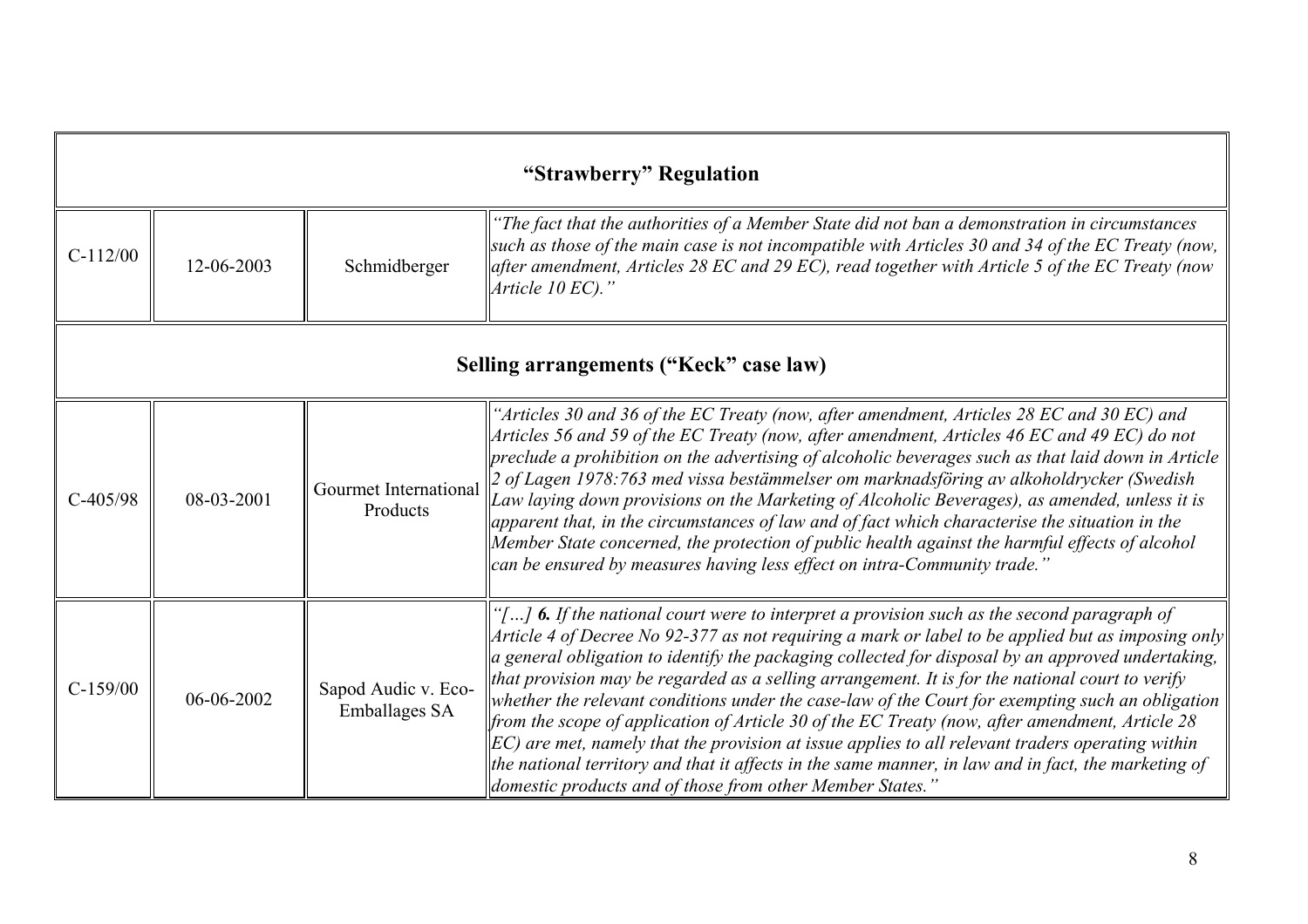| $C-416/00$ | 18-09-2003              | Morellato                     | "1. The requirement for prior packaging imposed by the law of a Member State on the sale of<br>bread obtained by completing, in that Member State, the baking of partly baked bread, whether<br>deep-frozen or not, that has been imported from another Member State does not constitute a<br>quantitative restriction or a measure having equivalent effect within the meaning of Article 30 of<br>the EC Treaty (now, after amendment, Article 28 EC), provided that it applies without distinction<br>to both national and imported products and that it does not in reality constitute discrimination<br>against imported products. If the national court, in examining these measures, finds that that<br>requirement results in an obstacle to imports, then it cannot be justified by reasons relating to the<br>protection of the health and life of humans within the meaning of Article 36 of the EC Treaty<br>(now, after amendment, Article 30 EC).<br>2. National courts have an obligation to ensure the full effect of Article 30 of the Treaty by<br>disapplying on their own initiative domestic provisions which do not comply with that article."            |  |
|------------|-------------------------|-------------------------------|---------------------------------------------------------------------------------------------------------------------------------------------------------------------------------------------------------------------------------------------------------------------------------------------------------------------------------------------------------------------------------------------------------------------------------------------------------------------------------------------------------------------------------------------------------------------------------------------------------------------------------------------------------------------------------------------------------------------------------------------------------------------------------------------------------------------------------------------------------------------------------------------------------------------------------------------------------------------------------------------------------------------------------------------------------------------------------------------------------------------------------------------------------------------------------|--|
| $C-20/03$  | 26-05-2005              | Burmanjer e.a.                | "Article 28 EC does not preclude national rules under which a Member State makes an offence of<br>the itinerant sale within its territory, without prior authorisation, of subscriptions to periodicals,<br>where such rules apply, without distinction based on the origin of the products in question, to all<br>the economic operators concerned carrying on their activity within that State, provided that such<br>rules affect in the same manner, in law and in fact, the marketing of products originating in that<br>State and that of products from other Member States. It is for the referring court to determine,<br>having regard to the facts of the main proceedings, whether the application of national law is<br>such as to ensure that those rules affect in the same manner, in law and in fact, the marketing of<br>domestic products and that of products from other Member States, and, if that is not the case, to<br>establish whether the rules in question are justified by an objective in the general interest within<br>the meaning which the Court's case-law gives to that expression and whether they are<br>proportional to that objective." |  |
|            | <b>Distance selling</b> |                               |                                                                                                                                                                                                                                                                                                                                                                                                                                                                                                                                                                                                                                                                                                                                                                                                                                                                                                                                                                                                                                                                                                                                                                                 |  |
| $C-322/01$ | $11 - 12 - 2003$        | Deutscher<br>Apothekenverband | "[] $\mathbf{1}$ (a) A national prohibition on the sale by mail order of medicinal products the sale of<br>which is restricted to pharmacies in the Member State concerned, such as the prohibition laid                                                                                                                                                                                                                                                                                                                                                                                                                                                                                                                                                                                                                                                                                                                                                                                                                                                                                                                                                                        |  |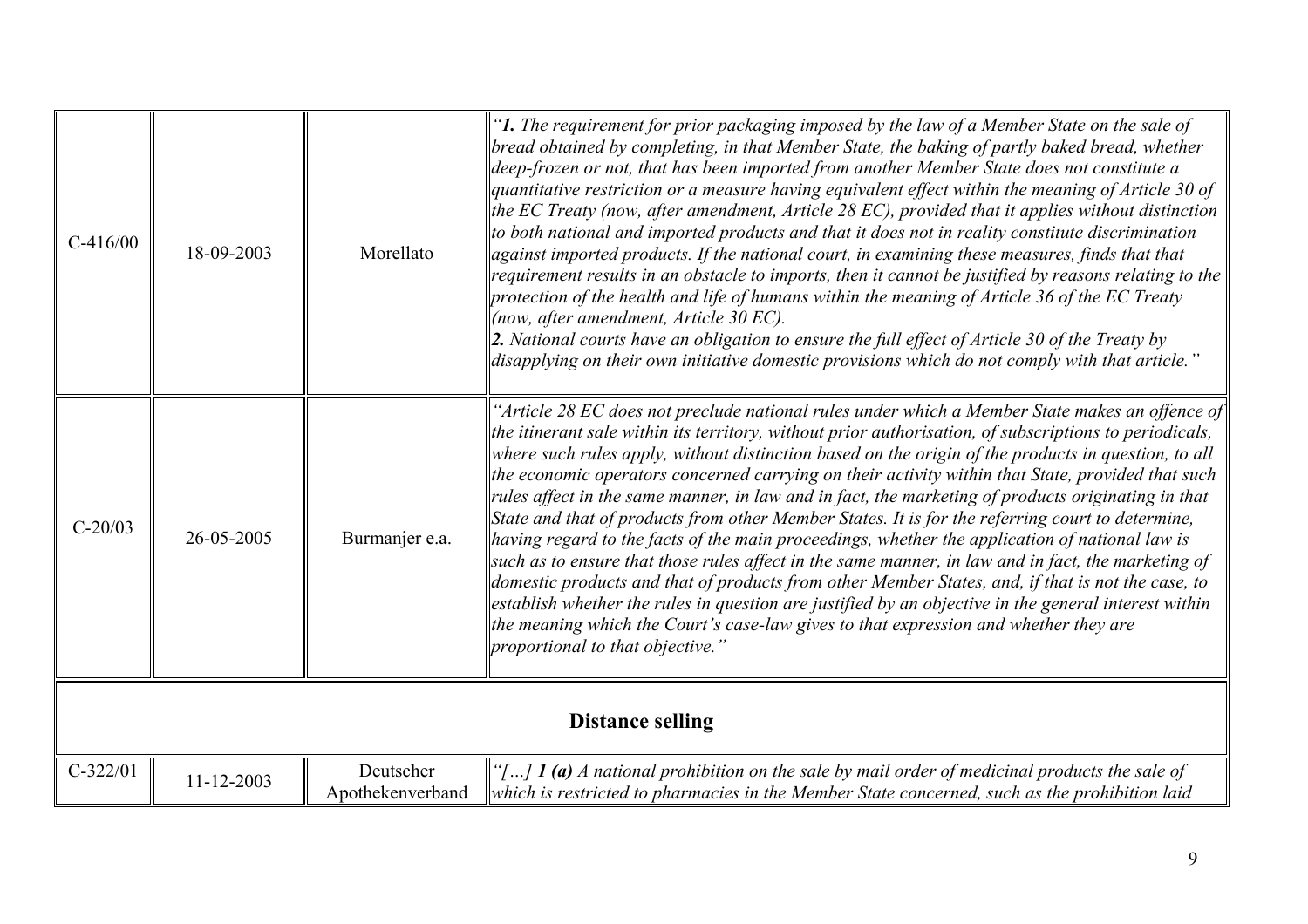|                         |            | ("DocMorris")                    | down in Paragraph 43(1) of the Arzneimittelgesetz (Law on medicinal products) in the version of<br>7 September 1998, is a measure having an effect equivalent to a quantitative restriction for the<br>  purposes of Article 28 EC. (b) Article 30 EC may be relied on to justify a national prohibition on<br>the sale by mail order of medicinal products which may be sold only in pharmacies in the<br>Member State concerned in so far as the prohibition covers medicinal products subject to<br>$\parallel$ prescription. However, Article 30 EC cannot be relied on to justify an absolute prohibition on the<br>sale by mail order of medicinal products which are not subject to prescription in the Member<br>State concerned. (c) Questions $I(a)$ and $I(b)$ do not need to be assessed differently where<br>$\parallel$ medicinal products are imported into a Member State in which they are authorised, having been<br>$\parallel$ previously obtained by a pharmacy in another Member State from a wholesaler in the importing<br>Member State. 2. Article $88(1)$ of Directive 2001/83/EC of the European Parliament and of the<br>Council of 6 November 2001 on the Community code relating to medicinal products for human<br>$\parallel$ use precludes a national prohibition on advertising the sale by mail order of medicinal products<br>$\parallel$ which may be supplied only in pharmacies in the Member State concerned, such as the<br>prohibition laid down in Paragraph $8(1)$ of the Heilmittelwerbegesetz (Law on the advertising of<br>$\parallel$ medicinal products), in so far as the prohibition covers medicinal products which are not subject<br>$\ $ to prescription." |  |
|-------------------------|------------|----------------------------------|-------------------------------------------------------------------------------------------------------------------------------------------------------------------------------------------------------------------------------------------------------------------------------------------------------------------------------------------------------------------------------------------------------------------------------------------------------------------------------------------------------------------------------------------------------------------------------------------------------------------------------------------------------------------------------------------------------------------------------------------------------------------------------------------------------------------------------------------------------------------------------------------------------------------------------------------------------------------------------------------------------------------------------------------------------------------------------------------------------------------------------------------------------------------------------------------------------------------------------------------------------------------------------------------------------------------------------------------------------------------------------------------------------------------------------------------------------------------------------------------------------------------------------------------------------------------------------------------------------------------------------------------------------------------------------------------------------------------|--|
| $C-497/03$              | 28-10-2004 |                                  | "By prohibiting under Paragraph $50(2)$ of the Gewerbeordnung the sale of food supplements by<br>Commission v. Austria <i>mail order, the Republic of Austria has failed to fulfil its obligations under Article28 EC.</i> "                                                                                                                                                                                                                                                                                                                                                                                                                                                                                                                                                                                                                                                                                                                                                                                                                                                                                                                                                                                                                                                                                                                                                                                                                                                                                                                                                                                                                                                                                      |  |
| <b>Parallel imports</b> |            |                                  |                                                                                                                                                                                                                                                                                                                                                                                                                                                                                                                                                                                                                                                                                                                                                                                                                                                                                                                                                                                                                                                                                                                                                                                                                                                                                                                                                                                                                                                                                                                                                                                                                                                                                                                   |  |
| $C-143/00$              | 23-04-2002 | Boehringer Ingelheim<br>& Others | "1. Article $7(2)$ of First Council Directive 89/104/EEC of 21 December 1988 to approximate the<br>laws of the Member States relating to trade marks, as amended by the Agreement on the<br>European Economic Area of 2 May 1992, must be interpreted as meaning that a trade mark<br>proprietor may rely on its trade mark rights in order to prevent a parallel importer from<br>repackaging pharmaceutical products unless the exercise of those rights contributes to artificial<br>partitioning of the markets between Member States. 2. Replacement packaging of pharmaceutical<br>$\parallel$ products is objectively necessary within the meaning of the Court's case-law if, without such                                                                                                                                                                                                                                                                                                                                                                                                                                                                                                                                                                                                                                                                                                                                                                                                                                                                                                                                                                                                                |  |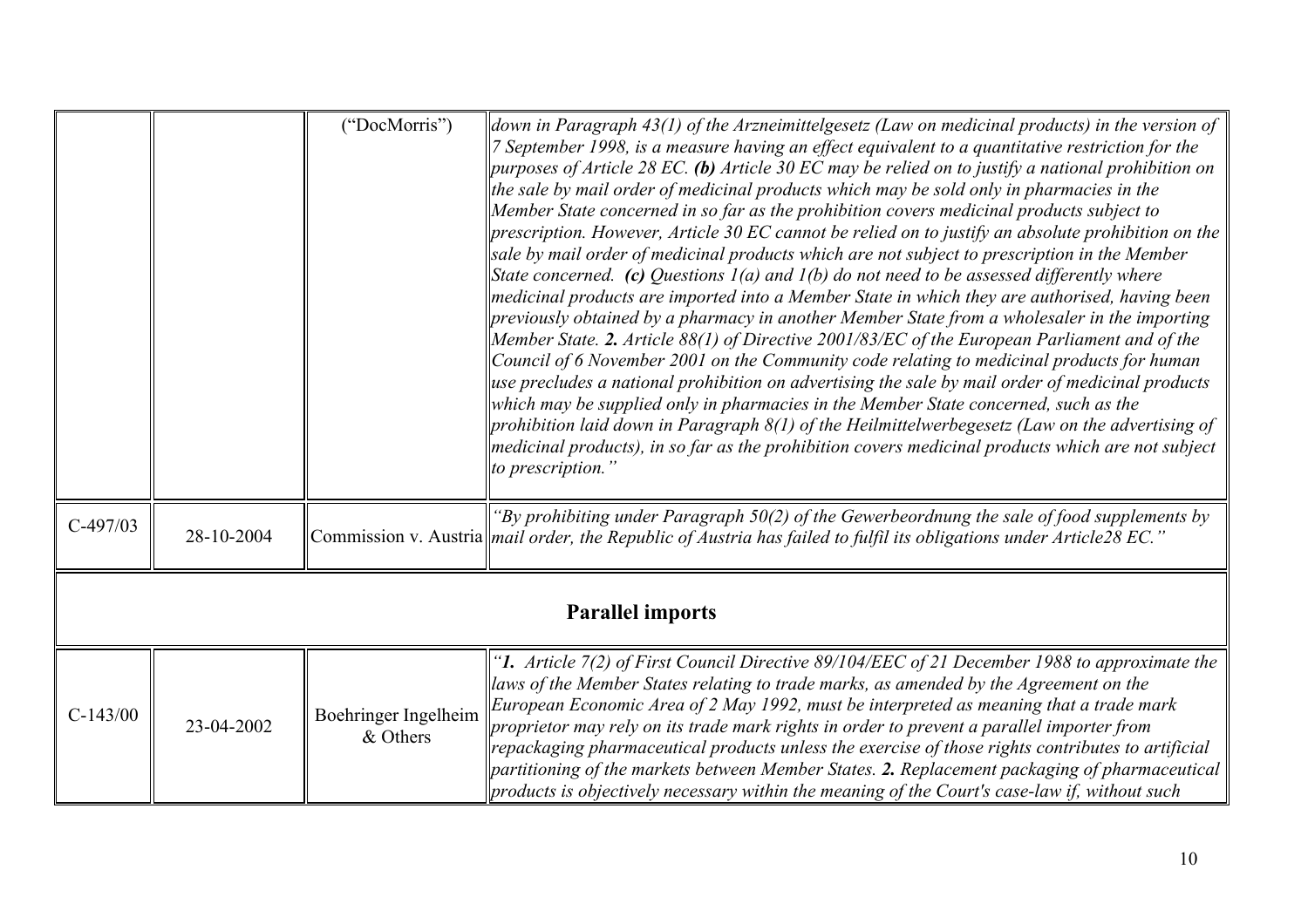|            |                  |                      | repackaging, effective access to the market concerned, or to a substantial part of that market,<br>must be considered to be hindered as the result of strong resistance from a significant proportion<br>$\vert$ of consumers to relabelled pharmaceutical products. 3. A parallel importer must, in any event, in<br>$\alpha$ order to be entitled to repackage trade-marked pharmaceutical products, fulfil the requirement of<br>$ prior\ $ notice. If the parallel importer does not satisfy that requirement, the trade mark proprietor<br>$\vert$ may oppose the marketing of the repackaged pharmaceutical product. It is incumbent on the<br>$\beta$ parallel importer himself to give notice to the trade mark proprietor of the intended repackaging.<br>In the event of dispute, it is for the national court to assess, in the light of all the relevant<br>circumstances, whether the proprietor had a reasonable time to react to the intended<br>repackaging."                         |
|------------|------------------|----------------------|-------------------------------------------------------------------------------------------------------------------------------------------------------------------------------------------------------------------------------------------------------------------------------------------------------------------------------------------------------------------------------------------------------------------------------------------------------------------------------------------------------------------------------------------------------------------------------------------------------------------------------------------------------------------------------------------------------------------------------------------------------------------------------------------------------------------------------------------------------------------------------------------------------------------------------------------------------------------------------------------------------|
| $C-172/00$ | 10-09-2002       | Ferring Arzneimittel | "1. Article 28 EC precludes national legislation under which the withdrawal of the marketing<br>authorisation of reference for a medicinal product on application by the holder thereof means<br>that the parallel import licence for that product automatically ceases to be valid. 2. The fact that<br>the new version of the medicinal product has been placed on the market of the Member State of<br>$\parallel$ importation alone or is also found on the market in other Member States does not alter the<br>answer to the first question. 3. If it is demonstrated that there is in fact a risk to public health<br>$\alpha$ arising from the coexistence of two versions of the same medicinal product on the market in a<br>Member State such a risk may justify restrictions on the importation of the old version of the<br>$ $ medicinal product in consequence of the withdrawal of the marketing authorisation of reference<br>$\ $ by the holder thereof in relation to that market." |
| $C-122/03$ | $11 - 12 - 2003$ | Commission v France  | "By imposing, pursuant to Article R. 5142-15 of the Code de la santé publique, on traders<br>importing or distributing in France medicinal products which are already covered by a marketing<br>authorisation for the French or Community market a requirement that they submit, when first so<br>requested by the monitoring authorities, either a certified copy issued by the Agence française de<br>securité sanitaire des produits de santé of the French marketing authorisation or of the<br>registration of the medicinal product, or a document issued by that Agency certifying that the<br>imported medicinal product has obtained a marketing authorisation issued by the European<br>Community, the French Republic has failed to fulfil its obligations under Article 28 EC.'                                                                                                                                                                                                           |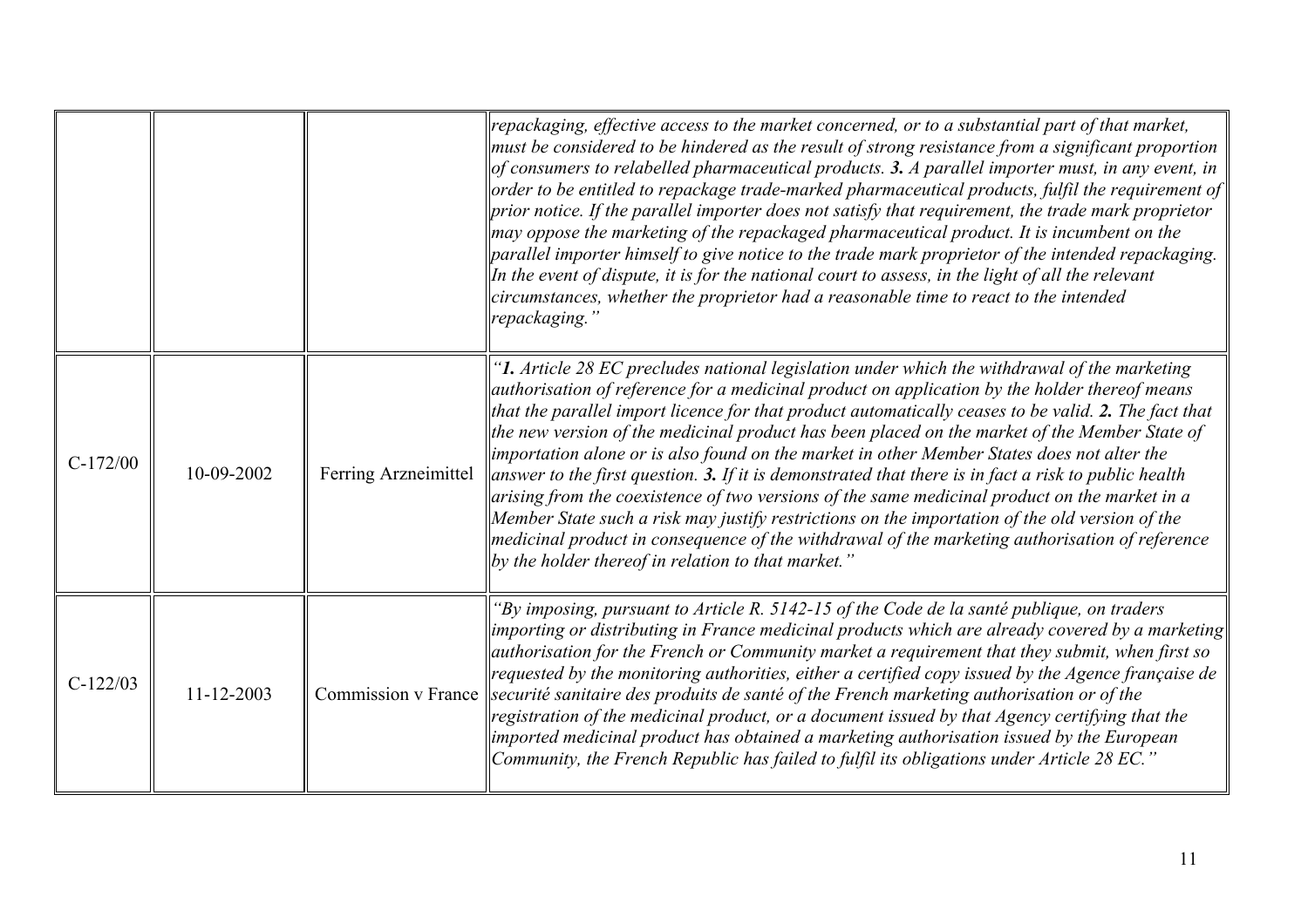| $C-112/02$                     | 01-04-2004 | Kohlpharma               | "[] In the case where - an application for a marketing authorisation for a medicinal product is<br>submitted with reference to a medicinal product that has already been authorised, $\text{-}$ the medicinal<br>product which is the subject of the application is imported from a Member State in which it has<br>$\alpha$ obtained a marketing authorisation, $\overline{\ }$ the assessment of safety and efficacy carried out for the<br>$\parallel$ medicinal product which is already authorised can be used in the application for a marketing<br>  authorisation for the second medicinal product without any risk to public health; Articles 28 EC<br>$ $ and 30 EC preclude the application being rejected solely on the ground that the two medicinal<br>products do not have a common origin."                                                                                                                                             |  |
|--------------------------------|------------|--------------------------|---------------------------------------------------------------------------------------------------------------------------------------------------------------------------------------------------------------------------------------------------------------------------------------------------------------------------------------------------------------------------------------------------------------------------------------------------------------------------------------------------------------------------------------------------------------------------------------------------------------------------------------------------------------------------------------------------------------------------------------------------------------------------------------------------------------------------------------------------------------------------------------------------------------------------------------------------------|--|
| $C-263/03$                     | 12-10-2004 |                          | "By failing to lay down specific rules relating to the authorisation of imports of medicinal<br>products from other Member States of the European Community when those products are the<br>Commission v. France same as medicinal products which have already been authorised in France (parallel imports), the<br>French Republic has failed to fulfil its obligations under Article 28 EC."                                                                                                                                                                                                                                                                                                                                                                                                                                                                                                                                                           |  |
| $C-114/04$                     | 14-07-2005 | Commission v.<br>Germany | "By failing to grant parallel importers a reasonable period in which to liquidate their stocks<br>$\left\ $ following withdrawal of a marketing authorisation for a phytopharmaceutical reference product,<br>the Federal Republic of Germany failed to fulfil its obligations under Article 28 EC.'                                                                                                                                                                                                                                                                                                                                                                                                                                                                                                                                                                                                                                                    |  |
| <b>Article 29 EC (exports)</b> |            |                          |                                                                                                                                                                                                                                                                                                                                                                                                                                                                                                                                                                                                                                                                                                                                                                                                                                                                                                                                                         |  |
| $C-469/00$                     | 20-05-2003 | Ravil                    | "[] 2. Council Regulation (EEC) No 2081/92 of 14 July 1992 on the protection of geographical<br>$\vert$ indications and designations of origin for agricultural products and foodstuffs, as amended by the<br>Act concerning the conditions of accession of the Republic of Austria, the Republic of Finland<br>and the Kingdom of Sweden and the adjustments to the Treaties on which the European Union is<br>founded, must be interpreted as not precluding the use of a protected designation of origin from<br>$\beta$ being subject to the condition that operations such as the grating and packaging of the product<br>take place in the region of production, where such a condition is laid down in the specification. 3.<br>Where the use of the protected designation of origin `Grana Padano' for cheese marketed in<br>$\left  \right $ grated form is made subject to the condition that grating and packaging operations be carried out |  |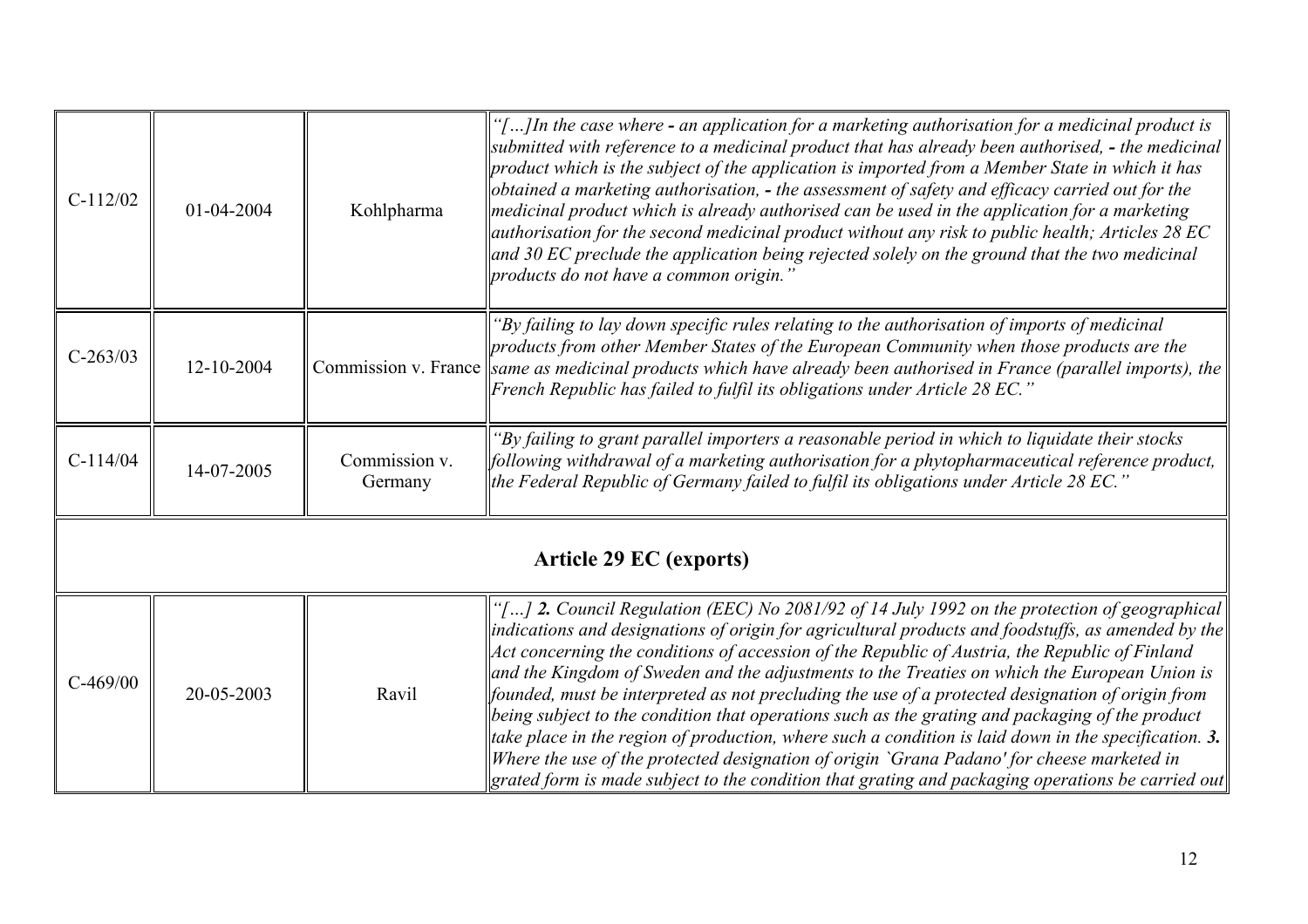|                                                   |                  |                       | in the region of production, this constitutes a measure having equivalent effect to a quantitative<br>restriction on exports within the meaning of Article 29 EC, but may be regarded as justified, and<br>hence compatible with that provision. 4. However, the condition in question may not be relied on<br>against economic operators, as it was not brought to their knowledge by adequate publicity in<br>Community legislation. Nevertheless, the principle of legal certainty does not preclude that<br>condition from being regarded by the national court as capable of being relied on against<br>operators who carried on the activity of grating and packaging the product in the period prior to<br>the entry into force of Regulation No 1107/96, should that court consider that during that period<br>the Decree of 4 November 1991 was applicable by virtue of the aforesaid Convention between the<br>[French Republic and the Italian Republic and capable of being relied on against those concerned<br>by virtue of the national rules on publicity.' |
|---------------------------------------------------|------------------|-----------------------|-----------------------------------------------------------------------------------------------------------------------------------------------------------------------------------------------------------------------------------------------------------------------------------------------------------------------------------------------------------------------------------------------------------------------------------------------------------------------------------------------------------------------------------------------------------------------------------------------------------------------------------------------------------------------------------------------------------------------------------------------------------------------------------------------------------------------------------------------------------------------------------------------------------------------------------------------------------------------------------------------------------------------------------------------------------------------------|
| $C-12/02$                                         | $02 - 10 - 2003$ | Grilli                | "Article 29 EC precludes the rules of a Member State which prohibit a national of another<br>Member State, on pain of criminal penalties such as imprisonment or a fine, from taking to that<br>other State a vehicle purchased in the first Member State bearing temporary number plates<br>issued, for the purpose of the export of the vehicle to that other Member State, by the competent<br>authorities of the latter State, if those rules are of such a kind as to restrict export patterns, create<br>a difference in treatment between a State's domestic trade and its external trade and give rise to<br>an advantage for national trade at the expense of that of another Member State, provided that<br>those rules cannot be justified under Article 30 EC. It is for the national court to ascertain<br>whether that is so in the main proceedings."                                                                                                                                                                                                        |
| Labelling – Indications of origin – Quality marks |                  |                       |                                                                                                                                                                                                                                                                                                                                                                                                                                                                                                                                                                                                                                                                                                                                                                                                                                                                                                                                                                                                                                                                             |
| $C-30/99$                                         | 21-06-2001       | Commission v. Ireland | "- By prohibiting the marketing in Ireland with the description and indication of fineness which<br>they bear in their country of origin, of articles made from precious metals (gold, silver or<br>platinum) lawfully manufactured and marketed in other Member States but not complying with<br>the Irish provisions concerning standards of fineness, or by obliging these imports to replace<br>their hallmarks with those for the appropriate lower official Irish standard of fineness;<br>- by requiring articles made from precious metals imported from another Member State, and                                                                                                                                                                                                                                                                                                                                                                                                                                                                                  |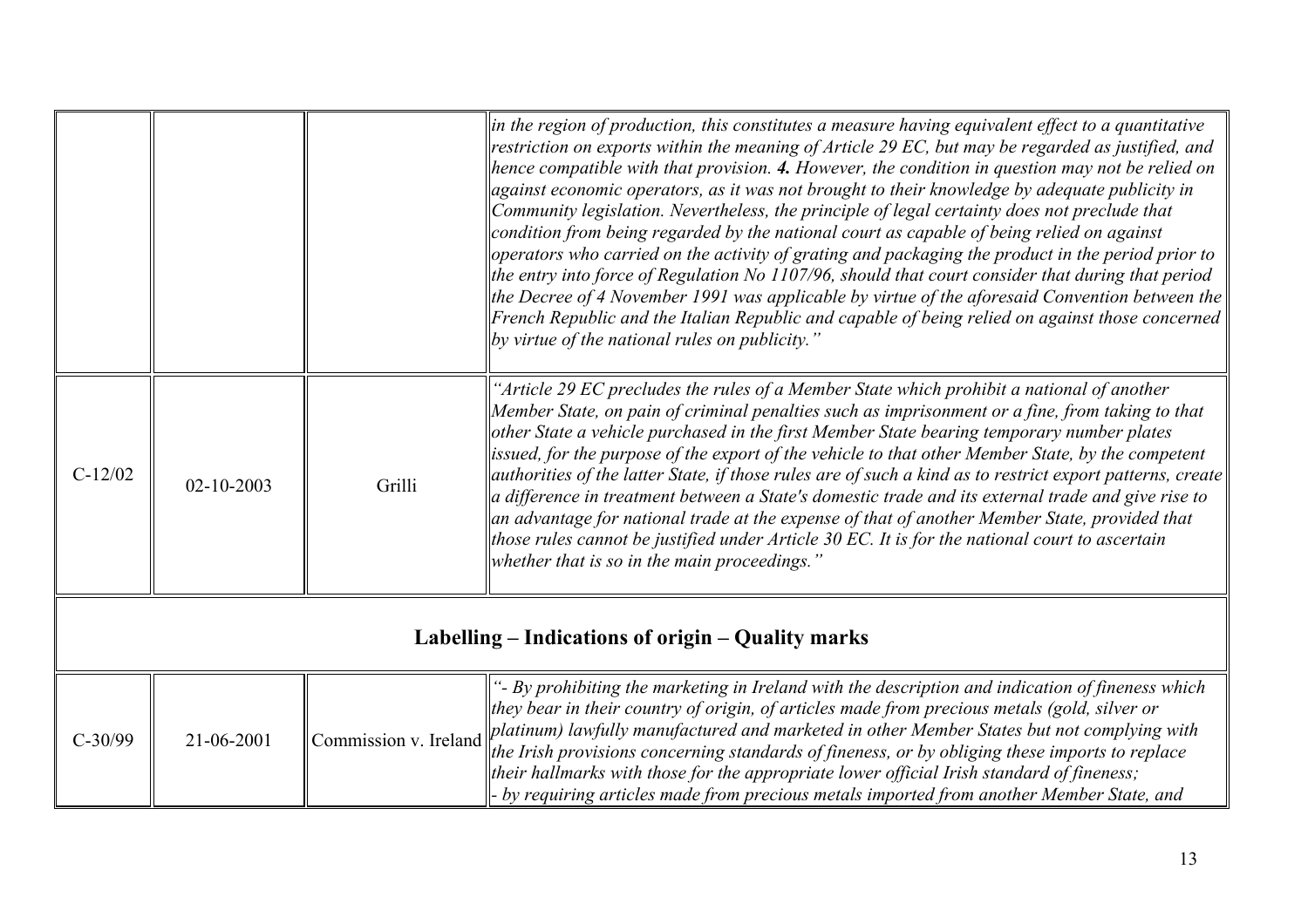|            |                  |                          | marketed in Ireland, to bear a sponsor's mark indicative of the maker, worker or dealer in such<br>articles, registered by the Wardens and Commonalty of Goldsmiths of the city of Dublin which<br>appoints the Assay Master by which these articles are intended to be struck with the approved<br>hallmark, when these articles already bear a sponsor's mark conforming to the legislation of the<br>Member State of origin;<br>- by requiring articles made from precious metals imported from another Member State, and<br>marketed in Ireland, which have been lawfully struck in another Member State with a hallmark<br>stamped by a body which offers guarantees of independence, and which offers appropriate<br>information to consumers, to bear an approved hallmark struck by the Assay Master which is<br>appointed by the Wardens and Commonalty of Goldsmiths of the city of Dublin or an<br>international hallmark notified in accordance with the Convention on the Control and Marking of<br>Articles of Precious Metals; and<br>- by establishing differences between approved hallmarks struck on articles manufactured in<br>Ireland and those hallmarks of the same type struck on articles imported from other Member<br>States.<br>Ireland has failed to fulfil its obligations under Article 30 of the EC Treaty (now, after<br>amendment, Article 28 EC)." |
|------------|------------------|--------------------------|----------------------------------------------------------------------------------------------------------------------------------------------------------------------------------------------------------------------------------------------------------------------------------------------------------------------------------------------------------------------------------------------------------------------------------------------------------------------------------------------------------------------------------------------------------------------------------------------------------------------------------------------------------------------------------------------------------------------------------------------------------------------------------------------------------------------------------------------------------------------------------------------------------------------------------------------------------------------------------------------------------------------------------------------------------------------------------------------------------------------------------------------------------------------------------------------------------------------------------------------------------------------------------------------------------------------------------------------------------------------------------------|
| $C-325/00$ | 05.11.2002       | Commission v.<br>Germany | "By awarding the quality label `Marenqualität aus deutschen Landen' (quality label for produce<br>made in Germany) to finished products of a certain quality made in Germany, the Federal<br>Republic of Germany has failed to fulfil its obligations under Article 30 of the EC Treaty (now,<br>after amendment, Article 28 EC)".                                                                                                                                                                                                                                                                                                                                                                                                                                                                                                                                                                                                                                                                                                                                                                                                                                                                                                                                                                                                                                                     |
| $C - 6/02$ | $06 - 03 - 2003$ | Commission v France      | "By maintaining the national legal protection afforded to the name Salaisons d'Auvergne and to<br>the regional labels Savoie, Franche-Comté, Corse, Midi-Pyrénées, Normandie, Nord-Pas-de-<br>$ Calais$ , Ardennes de France, Limousin, Languedoc-Roussillon and Lorraine, the French Republic<br>has failed to fulfil its obligations under Article 28 EC."                                                                                                                                                                                                                                                                                                                                                                                                                                                                                                                                                                                                                                                                                                                                                                                                                                                                                                                                                                                                                           |
| $C-108/01$ | 20-05-2003       | Prosciutto di Parma      | "1. Council Regulation (EEC) No 2081/92 of 14 July 1992 on the protection of geographical<br>indications and designations of origin for agricultural products and foodstuffs, as amended by the<br>Act concerning the conditions of accession of the Republic of Austria, the Republic of Finland                                                                                                                                                                                                                                                                                                                                                                                                                                                                                                                                                                                                                                                                                                                                                                                                                                                                                                                                                                                                                                                                                      |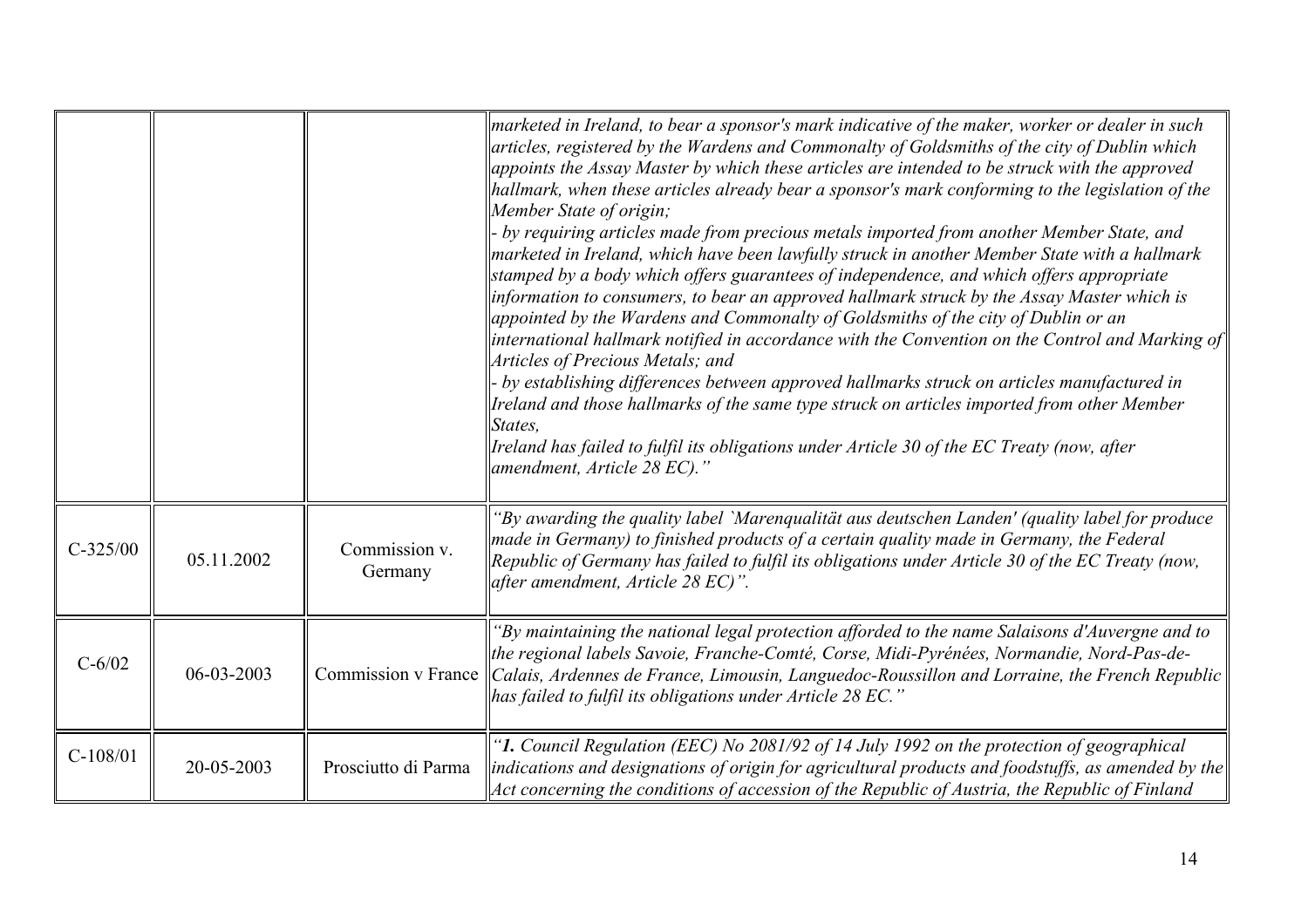|                         |            |                          | $\parallel$ and the Kingdom of Sweden and the adjustments to the Treaties on which the European Union is<br>$\parallel$ founded, must be interpreted as not precluding the use of a protected designation of origin from<br>$\beta$ being subject to the condition that operations such as the slicing and packaging of the product<br>$\parallel$ take place in the region of production, where such a condition is laid down in the specification.<br>$\ 2$ . Where the use of the protected designation of origin Prosciutto di Parma for ham marketed in<br>slices is made subject to the condition that slicing and packaging operations be carried out in the<br>$\parallel$ region of production, this constitutes a measure having equivalent effect to a quantitative<br>restriction on exports within the meaning of Article 29 EC, but may be regarded as justified, and<br>$\parallel$ hence compatible with that provision. 3. However, the condition in question cannot be relied on<br>$\alpha$ against economic operators, as it was not brought to their attention by adequate publicity in<br>Community legislation." |  |
|-------------------------|------------|--------------------------|-----------------------------------------------------------------------------------------------------------------------------------------------------------------------------------------------------------------------------------------------------------------------------------------------------------------------------------------------------------------------------------------------------------------------------------------------------------------------------------------------------------------------------------------------------------------------------------------------------------------------------------------------------------------------------------------------------------------------------------------------------------------------------------------------------------------------------------------------------------------------------------------------------------------------------------------------------------------------------------------------------------------------------------------------------------------------------------------------------------------------------------------|--|
| $C-255/03$              | 22-01-2005 | Commission v.<br>Belgium | 'By adopting and maintaining in force rules under which 'the Walloon label of quality' is granted<br>$\parallel$ to finished products of a certain quality manufactured or processed in Wallonie, the Kingdom of<br> Belgium has failed to fulfil its obligations under Article 28 EC."                                                                                                                                                                                                                                                                                                                                                                                                                                                                                                                                                                                                                                                                                                                                                                                                                                                 |  |
| <b>Control measures</b> |            |                          |                                                                                                                                                                                                                                                                                                                                                                                                                                                                                                                                                                                                                                                                                                                                                                                                                                                                                                                                                                                                                                                                                                                                         |  |
| $C-14/02$               | 08-05-2003 | <b>ATRAL</b>             | "[] 3. Articles 28 EC and 30 EC must be interpreted as meaning that even in the absence of<br>harmonising Community measures, products lawfully produced and marketed in a Member State<br>must be able to be marketed in another Member State without being subject to additional<br>$\ $ controls. In order to be justified, national legislation imposing such controls must be covered by<br>$\parallel$ one of the exceptions provided for in Article 30 EC or one of the overriding requirements<br>recognised by the case-law of the Court and, in either case, must be appropriate for securing the<br>$\parallel$ attainment of that objective and not go beyond what is necessary in order to attain it. 4. It is for<br>the Member State which claims to have a reason justifying a restriction on the free movement of<br>$\parallel$ goods to demonstrate specifically the existence of a reason relating to the public interest, the<br>$\parallel$ necessity for the restriction in question and that the restriction is proportionate in relation to the<br>objective pursued."                                         |  |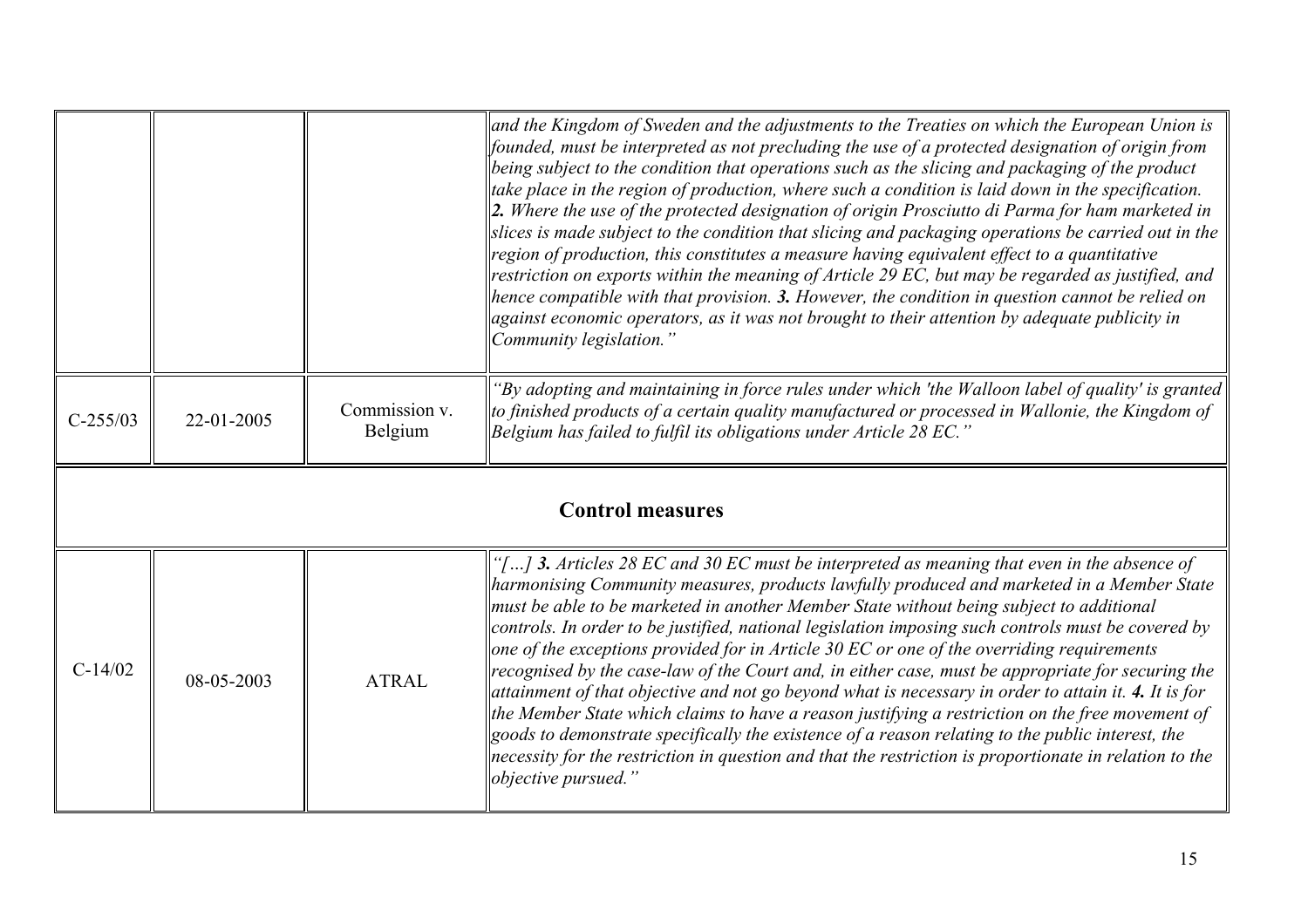| <b>Registration of cars</b> |            |              |                                                                                                                                                                                                                                                                                                                                                                                                                                                                                                                                                                                                                                                                                                                                                                                                                                                                                                                                                                                                                                                                                                                                                                                                                                                                                                                                                                                                                                                                                                                                                                                                                                                                                                                                                                                                                                                                                                                                                                                                                                                                                                                                                                                                                                                                                                                                                                                                                                                                                                                                                                                                                                                          |
|-----------------------------|------------|--------------|----------------------------------------------------------------------------------------------------------------------------------------------------------------------------------------------------------------------------------------------------------------------------------------------------------------------------------------------------------------------------------------------------------------------------------------------------------------------------------------------------------------------------------------------------------------------------------------------------------------------------------------------------------------------------------------------------------------------------------------------------------------------------------------------------------------------------------------------------------------------------------------------------------------------------------------------------------------------------------------------------------------------------------------------------------------------------------------------------------------------------------------------------------------------------------------------------------------------------------------------------------------------------------------------------------------------------------------------------------------------------------------------------------------------------------------------------------------------------------------------------------------------------------------------------------------------------------------------------------------------------------------------------------------------------------------------------------------------------------------------------------------------------------------------------------------------------------------------------------------------------------------------------------------------------------------------------------------------------------------------------------------------------------------------------------------------------------------------------------------------------------------------------------------------------------------------------------------------------------------------------------------------------------------------------------------------------------------------------------------------------------------------------------------------------------------------------------------------------------------------------------------------------------------------------------------------------------------------------------------------------------------------------------|
| $C-451/99$                  | 21-03-2002 | Cura Anlagen | "The provisions of the EC Treaty on the freedom to provide services (Articles 49 EC to 55 EC)<br>preclude legislation of a Member State, such as that at issue in the main proceedings, requiring<br>an undertaking established in that Member State which takes a lease of a vehicle registered in<br>another Member State to register it in the first Member State in order to be able to use it there<br>beyond a period that is so short, in this case three days, that it makes it impossible or excessively<br>difficult to comply with the requirements imposed. The same provisions of the Treaty preclude<br>legislation of a Member State, such as that at issue in the main proceedings, requiring an<br>undertaking established in that Member State which takes a lease of a vehicle registered in<br>another Member State to register it in the first Member State and imposing on it one or more of<br>the following conditions: $-$ a requirement that the person in whose name the vehicle is registered<br>in the Member State of use reside or have a place of business there, in so far as it obliges a<br>leasing undertaking either to have a principal place of business in that Member State or to accept<br>registration of the vehicle in the name of the lessee and the consequent limitation of its rights over<br>the vehicle; $-$ a requirement to insure the vehicle with an authorised insurer in the Member State<br>$ of$ use, if that requirement implies that the insurer must have its principal place of business in that<br>Member State, as the home State within the meaning of the non-life insurance directives, and have<br>official authorisation there; - a requirement of a roadworthiness test when the vehicle has already<br>undergone such testing in the Member State where the leasing company is established, save<br>where that requirement is aimed at verifying that the vehicle satisfies the conditions imposed on<br>vehicles registered in the Member State of use that are not covered by the tests carried out in the<br>Member State where the leasing company is established and/or, if the vehicle has in the meantime<br>been used on the public highway, that its condition has not deteriorated since it was tested in that<br>latter Member State, provided similar testing is imposed where a vehicle previously tested in the<br>Member State of use is presented for registration in that State; - payment, in the Member State of<br> use, of a consumption tax the amount of which is not proportionate to the duration of the<br>registration of the vehicle in that State." |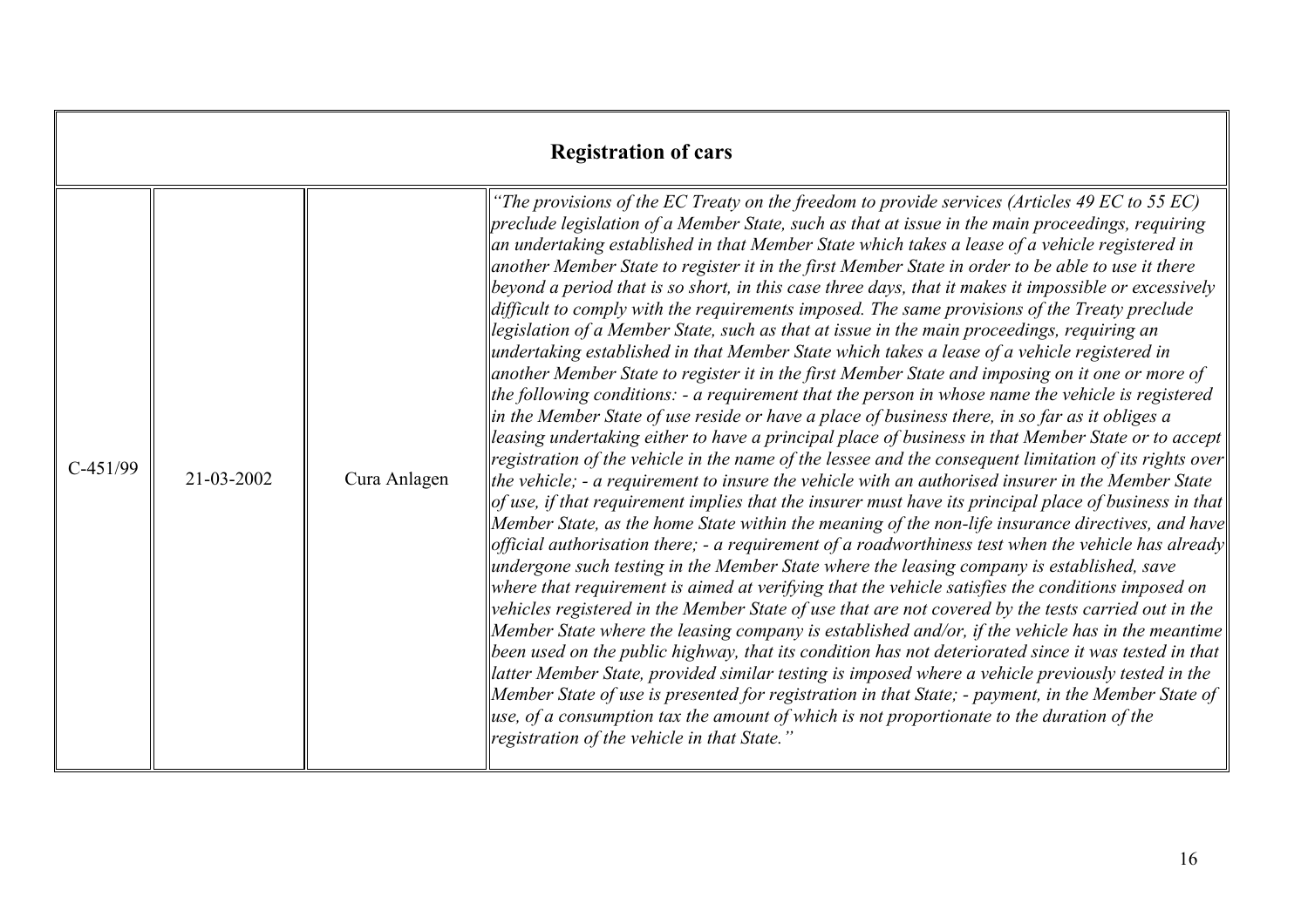|            | Relation of Articles 28-30 to secondary legislation – Full v. incomplete harmonisation |                                                     |                                                                                                                                                                                                                                                                                                                                                                                                                                                                                                                                                                                                                                                                                                                                                                                                                                                                                                                                                                                                                                                                                                                                                                                                                                                                                                                                                                                                                                                                    |  |
|------------|----------------------------------------------------------------------------------------|-----------------------------------------------------|--------------------------------------------------------------------------------------------------------------------------------------------------------------------------------------------------------------------------------------------------------------------------------------------------------------------------------------------------------------------------------------------------------------------------------------------------------------------------------------------------------------------------------------------------------------------------------------------------------------------------------------------------------------------------------------------------------------------------------------------------------------------------------------------------------------------------------------------------------------------------------------------------------------------------------------------------------------------------------------------------------------------------------------------------------------------------------------------------------------------------------------------------------------------------------------------------------------------------------------------------------------------------------------------------------------------------------------------------------------------------------------------------------------------------------------------------------------------|--|
| $C-324/99$ | 13-12-2001                                                                             | Daimler Chrysler AG<br>v. Land Badem<br>Württemberg | "1. Where a national measure generally prohibiting exports of waste for disposal is justified by<br>the principles of proximity, priority for recovery and self-sufficiency, in accordance with Article<br>$4(3)(a)(i)$ of Council Regulation (EEC) No 259/93 of 1 February 1993 on the supervision and<br>control of shipments of waste within, into and out of the European Community, it is not necessary<br>for that national measure to be subject to a further and separate review of its compatibility with<br>Articles 34 and 36 of the EC Treaty (now, after amendment, Articles 29 EC and 30 EC). 2. Article<br>4(3) of Regulation No 259/93 does not authorise a Member State which has adopted legislation<br>introducing an obligation to offer waste for disposal to an approved body to provide that, where<br>the waste is not allocated to a treatment centre for which that body is responsible, its shipment to<br>treatment installations in other Member States is authorised only on condition that the intended<br>disposal satisfy the requirements of the environmental protection legislation of that Member<br>State. 3. Articles 3 to 5 of Regulation No 259/93 preclude a Member State from applying to<br>shipments between Member States of waste for disposal, before the implementation of the<br>notification procedure laid down in the regulation, its own procedure in relation to the offer and<br>allocation of the waste." |  |
| $C-463/01$ | 14-12-2004                                                                             | Commission v.<br>Germany                            | "By establishing, through Paragraphs 8(1) and 9(2) of the Verordnung über die Vermeidung und<br>Verwertung von Verpackungsabfällen (Regulation on the Avoidance and Recovery of Packaging<br>Waste), a system seeking the re-use of packaging for products which, under Council Directive<br>80/777/EEC of 15 July 1980 on the approximation of the laws of the Member States relating to<br>the exploitation and marketing of natural mineral waters, must be bottled at source, the Federal<br>Republic of Germany has failed to fulfil its obligations under Article 5 of European Parliament<br>and Council Directive 94/62/EC of 20 December 1994 on packaging and packaging waste in<br>conjunction with Article 28 EC.'                                                                                                                                                                                                                                                                                                                                                                                                                                                                                                                                                                                                                                                                                                                                     |  |
| $C-309/02$ | 14-12-2004                                                                             | Radlberger<br>Getränkegesellschaft                  | "[] 1. Article 1(2) of European Parliament and Council Directive 94/62/EC of 20 December<br>$\parallel$ 1994 on packaging and packaging waste does not preclude the Member States from introducing                                                                                                                                                                                                                                                                                                                                                                                                                                                                                                                                                                                                                                                                                                                                                                                                                                                                                                                                                                                                                                                                                                                                                                                                                                                                 |  |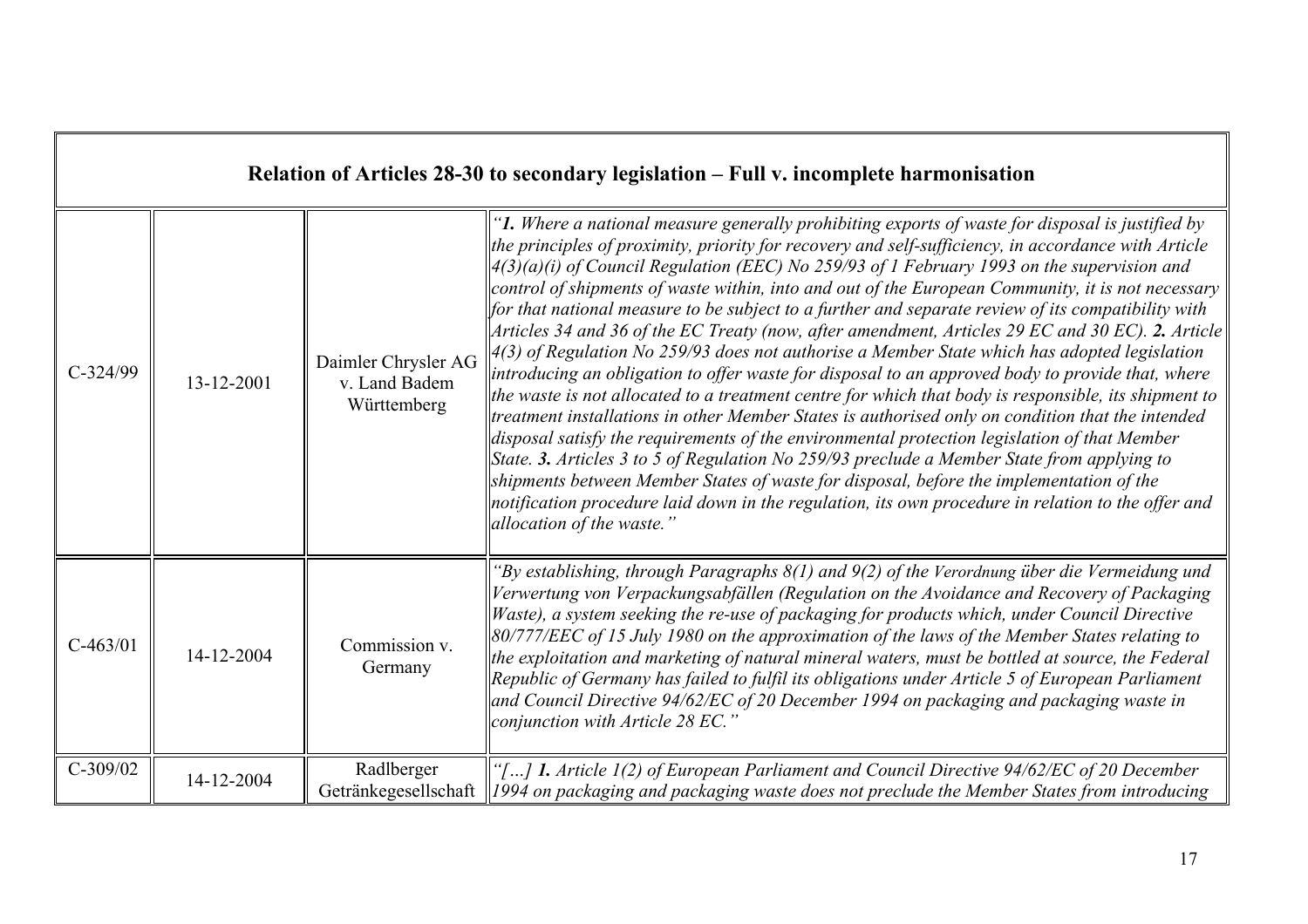|               |            | and S. Spitz                         | measures designed to promote systems for the reuse of packaging. 2. While Article 7 of Directive<br>94/62 does not confer on the producers and distributors concerned any right to continue to<br>participate in a given packaging-waste management system, it precludes the replacement of a<br>global system for the collection of packaging waste with a deposit and return system where the<br>new system is not equally appropriate for the purpose of attaining the objectives of that directive<br>or where the changeover to the new system does not take place without a break and without<br>jeopardising the ability of economic operators in the sectors concerned actually to participate in<br>the new system as soon as it enters into force. 3. Article $28$ EC precludes national rules, such as<br>those laid down in Paragraphs $8(1)$ and $9(2)$ of the Verordnung über die Vermeidung und<br>Verwertung von Verpackungsabfällen (Regulation on the Avoidance and Recovery of Packaging<br>Waste), when they announce that a global packaging-waste collection system is to be replaced by<br>a deposit and return system without the producers and distributors concerned having a<br>reasonable transitional period to adapt thereto and being assured that, at the time when the<br>packaging-waste management system changes, they can actually participate in an operational<br>system.' |
|---------------|------------|--------------------------------------|-------------------------------------------------------------------------------------------------------------------------------------------------------------------------------------------------------------------------------------------------------------------------------------------------------------------------------------------------------------------------------------------------------------------------------------------------------------------------------------------------------------------------------------------------------------------------------------------------------------------------------------------------------------------------------------------------------------------------------------------------------------------------------------------------------------------------------------------------------------------------------------------------------------------------------------------------------------------------------------------------------------------------------------------------------------------------------------------------------------------------------------------------------------------------------------------------------------------------------------------------------------------------------------------------------------------------------------------------------------------------------------------------------------------|
| <b>Others</b> |            |                                      |                                                                                                                                                                                                                                                                                                                                                                                                                                                                                                                                                                                                                                                                                                                                                                                                                                                                                                                                                                                                                                                                                                                                                                                                                                                                                                                                                                                                                   |
| $C-379/98$    | 13.03.2001 | PreussenElektra AG &<br>Schleswag AG | "I. Statutory provisions of a Member State which, first, require private electricity supply<br>undertakings to purchase electricity produced in their area of supply from renewable energy<br>sources at minimum prices higher than the real economic value of that type of electricity, and,<br>second, distribute the financial burden resulting from that obligation between those electricity<br>supply undertakings and upstream private electricity network operators do not constitute State<br>aid within the meaning of Article 92(1) of the EC Treaty (now, after amendment, Article 87(1)<br>$EC$ ).<br>2. In the current state of Community law concerning the electricity market, such provisions are<br>not incompatible with Article 30 of the EC Treaty (now, after amendment, Article 28 EC)."                                                                                                                                                                                                                                                                                                                                                                                                                                                                                                                                                                                                   |